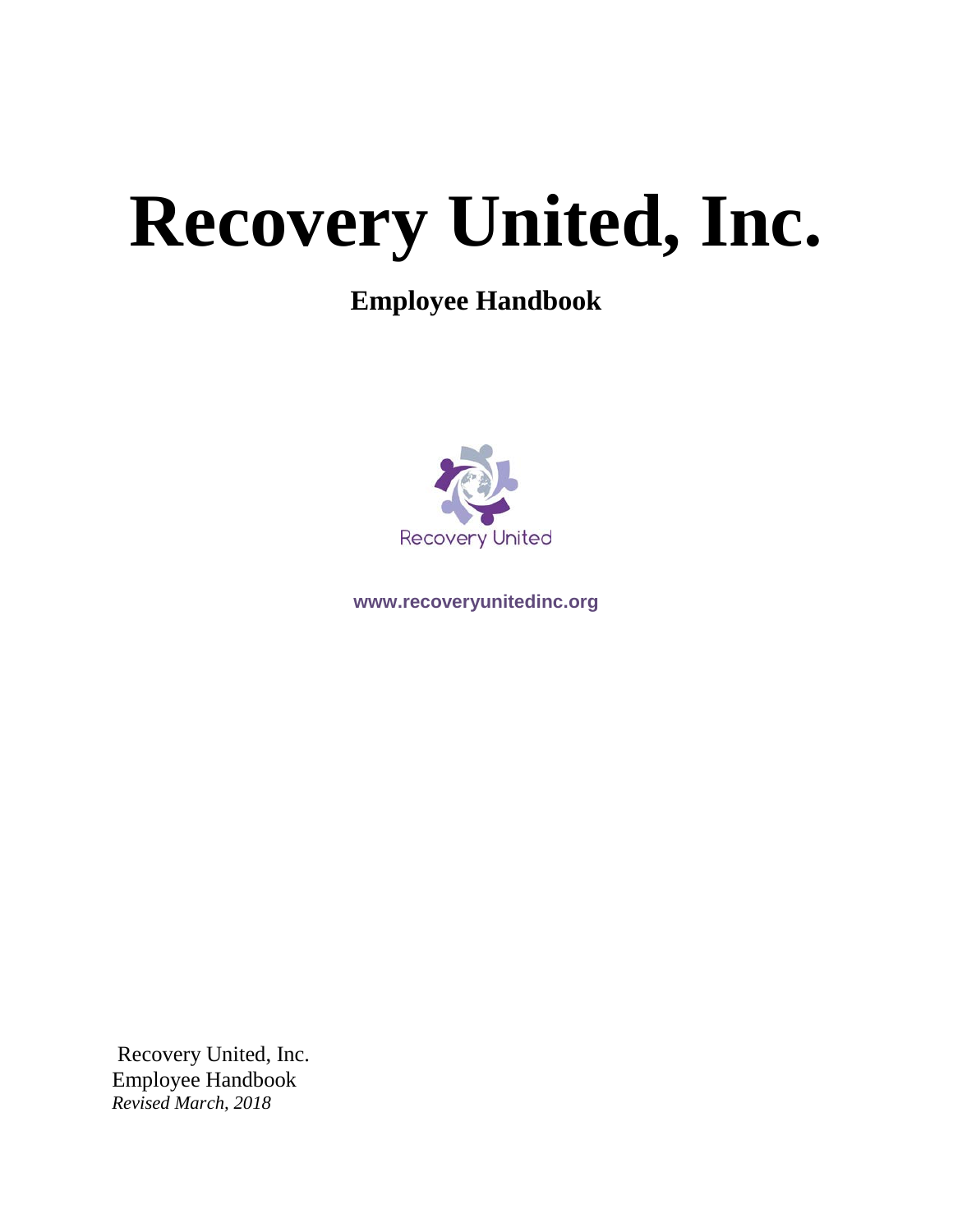# **Contents**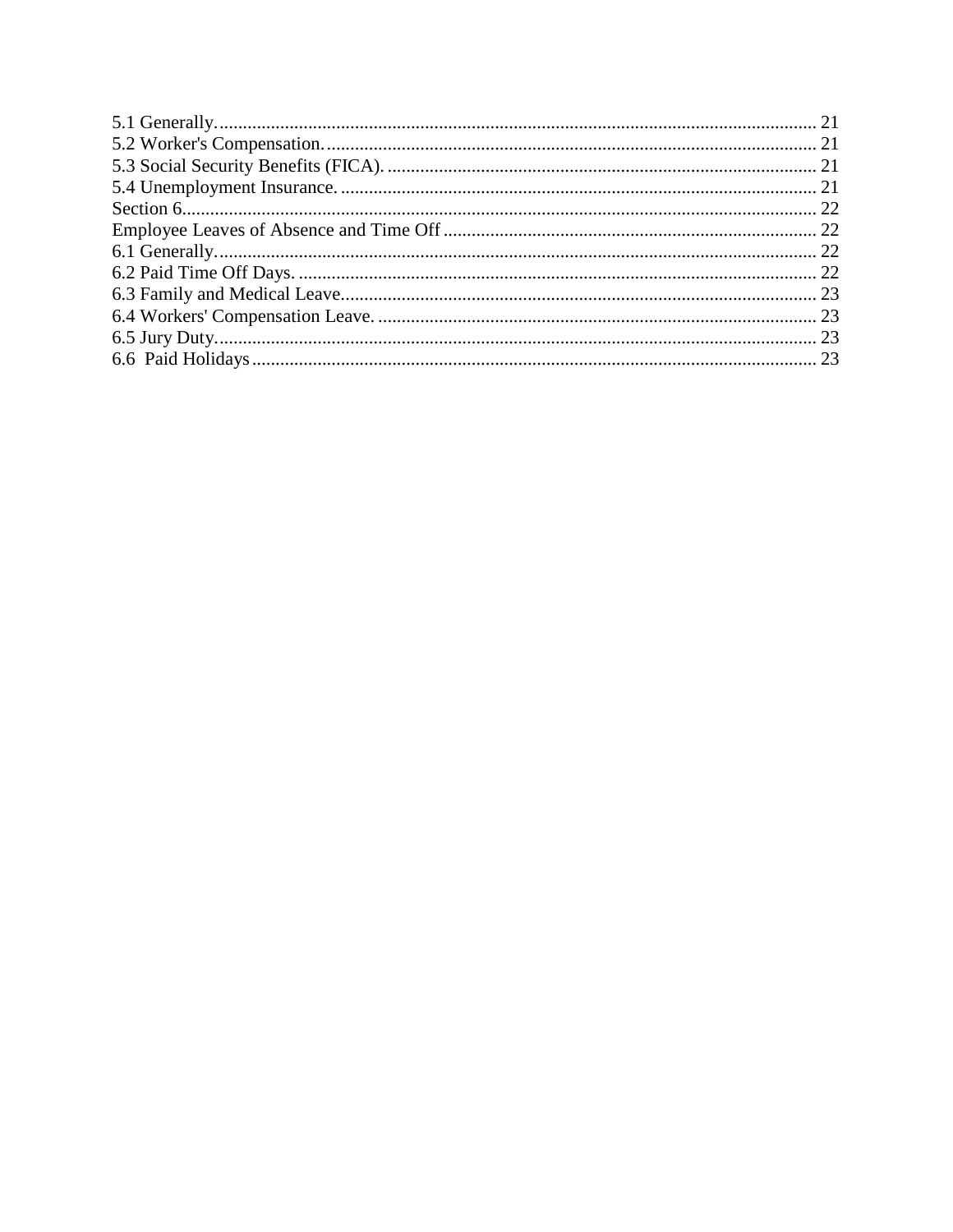# <span id="page-3-1"></span><span id="page-3-0"></span>**Introduction**

#### <span id="page-3-2"></span>**1.1 Welcome to Recovery United, Inc.**

On behalf of Recovery United, Inc., I would like to welcome you! As you become more familiar with our company, you'll find that it's an exciting and vibrant place to work, with many talented people and diverse opportunities. We know that you'll be an integral part of our team. When starting a new job, there's a lot to do and learn. We want you to get the direction, support, and resources you need to be successful here, so please don't hesitate to ask if you have questions. Thank you for choosing us as the place where you can make a difference, learn, and grow. We're glad that you're here to contribute to, and share in, our success!

#### <span id="page-3-3"></span>**1.2 Employee Handbook**

This Employee Handbook ("Handbook") is designed to summarize certain personnel policies and benefits of Recovery United, Inc. (the "Company"), of 963 S Orchard Street - Suite 102, Boise, Idaho 83705, and to acquaint employees with many of the rules concerning employment with the Company. This Handbook applies to all employees, and compliance with the Company's policies is a condition of employment. This Handbook supersedes all previous employment policies, written and oral, express and implied. The Company reserves the right to modify, rescind, delete, or add to the provisions of this Handbook from time to time in its sole and absolute discretion. This Employee Handbook is not a binding contract between the Company and its employees, nor is it intended to alter the at-will employment relationship between the Company and its employees. The Company reserves the right to interpret the policies in this Handbook and to deviate from them when, in its discretion, it determines it is appropriate.

#### <span id="page-3-4"></span>**1.3 Changes in Policy**

Since our business is constantly changing, the Company expressly reserves the right to revise, modify, delete, or add to any and all policies, procedures, work rules, or benefits stated in this handbook or in any other document, except for the policy of at-will employment as described below. No oral statements or representations can in any way alter the provisions of this Handbook. Nothing in this employee handbook or in any other document, including benefit plan descriptions, creates or is intended to create a promise or representation of continued employment for any employee. Any changes to your at-will employment status, described below, must be in writing and must be signed by the Company.

If you are uncertain about any policy or procedure, please check with your manager or Human Resources.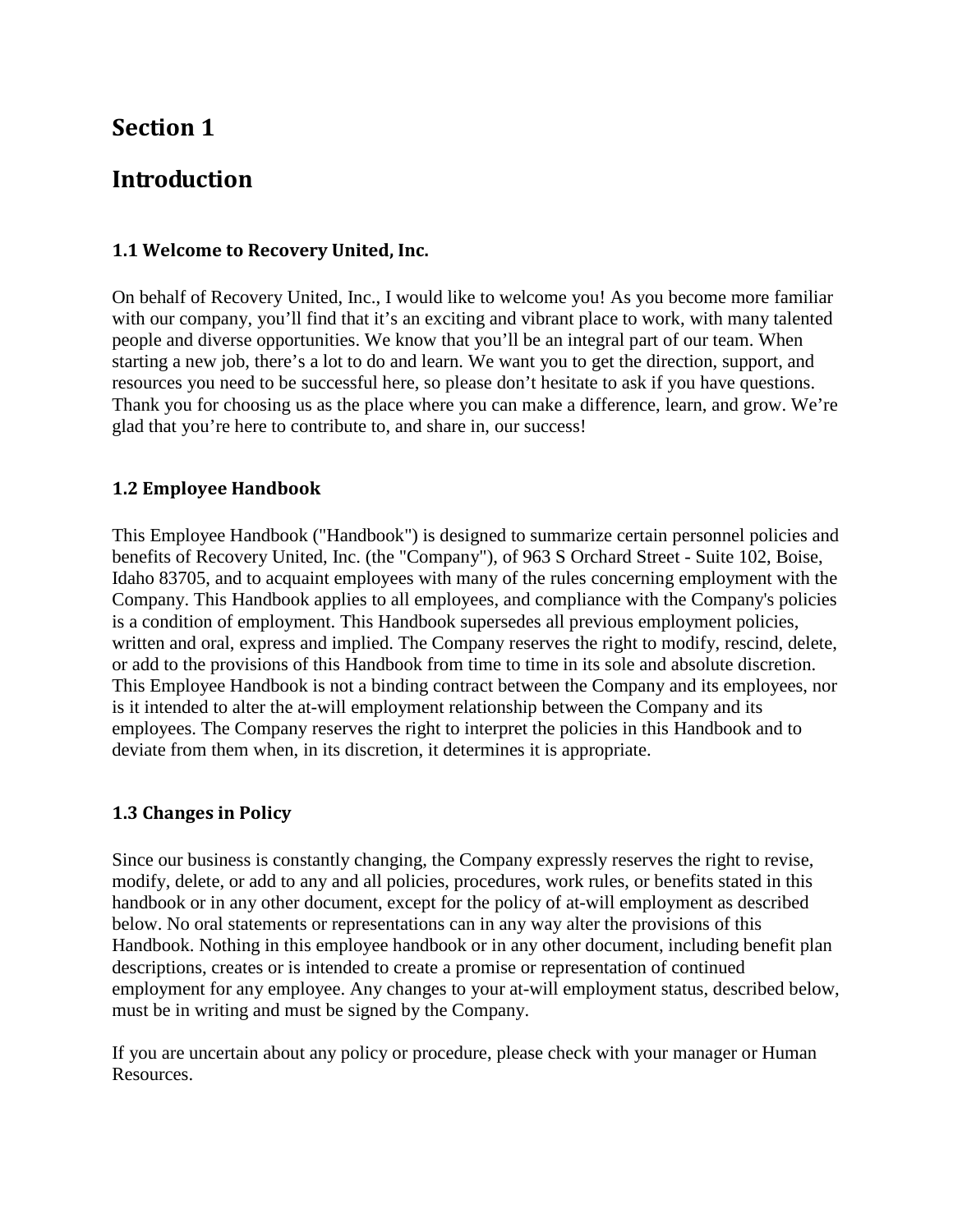#### <span id="page-4-0"></span>**1.4 Employment-At-Will**

Employment with the Company is on an at-will basis, unless otherwise specified in a written employment agreement. You are free to resign at any time, for any reason, with or without notice. Similarly, the Company is free to conclude the employment relationship at any time for any lawful reason, with or without cause, and with or without notice.

Nothing in this Handbook will limit the right of either party to terminate an at-will employment. No section of this Handbook is meant to be construed, nor should be construed, as establishing anything other than an employment-at-will relationship. This Handbook does not limit management's discretion to make personnel decisions such as reassignment, change of wages and benefits, demotion, etc. No person other than the CEO, President, or CFO has the authority to enter into an agreement for employment for any specified period of time or to make an agreement for employment other than at-will terms. Only the CEO, President, or CFO of the Company has the authority to make any such agreement, which is only binding if it is in writing and signed by the President of the Company.

## <span id="page-4-1"></span>**1.5 Arbitration Policy**

In consideration of your employment with Recovery United, Inc., its promise to arbitrate all employment-related disputes, and your receipt of the compensation, pay raises, and other benefits paid to you by the company, at present and in the future, you agree that any and all controversies, claims, or disputes with anyone (including the company and any employee, officer, director, or benefit plan of the company, in their capacity as such or otherwise), whether brought on an individual, group, or class basis, arising out of, relating to, or resulting from your employment with Recovery United, Inc. or the termination of your employment with the company, including any breach of this agreement, shall be subject to binding arbitration under the terms and conditions set forth in the at-will employment, confidential information, invention assignment, and arbitration agreement between you and Recovery United, Inc. (or such other confidentiality agreement between you and the company, each the "confidentiality agreement"). In the event the confidentiality agreement between you and Recovery United, Inc. does not contain an arbitration provision, then you nevertheless agree to arbitrate any and all claims set forth above in a neutral, mutually agreeable forum according to the applicable minimum standards for arbitration.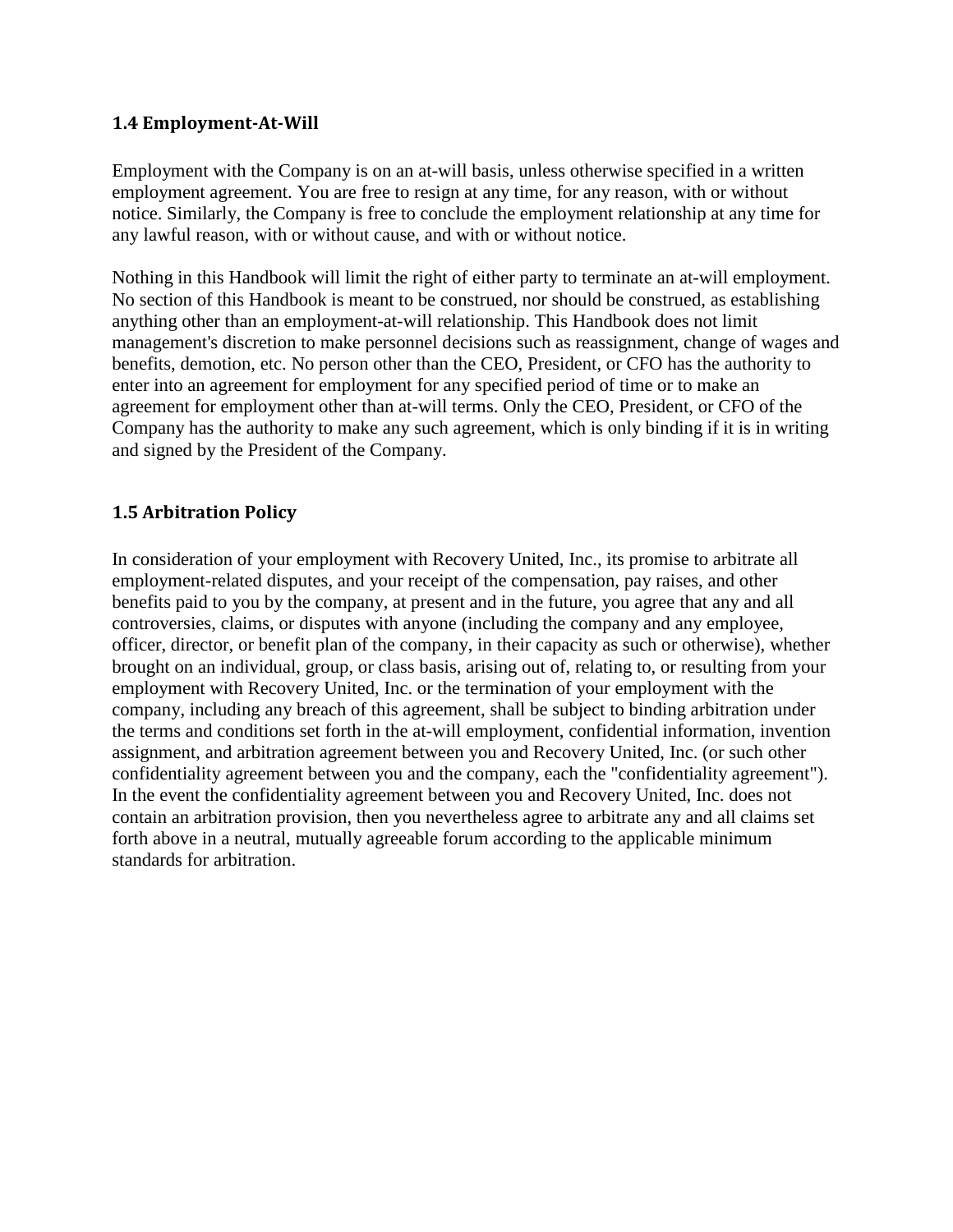## <span id="page-5-1"></span><span id="page-5-0"></span>**Employment Policies**

#### <span id="page-5-2"></span>**2.1 Employee Classifications**

The following terms are used to describe employees and their employment status:

**Exempt Employees -** Employees whose positions meet specific tests established by the Federal Labor Standards Act ("FLSA") and Idaho state law. In general, exempt employees are those engaged in executive, managerial, high-level administrative and professional jobs who are paid a fixed salary and perform certain duties. In addition, certain commissioned sales employees and highly paid computer professionals are exempt. Exempt employees are not subject to the minimum wage and overtime laws.

**Nonexempt Employees -** Employees whose positions do not meet specific tests established by the FLSA and Idaho state law. All employees who are covered by the federal or state minimum wage and overtime laws are considered nonexempt. Employees working in nonexempt jobs are entitled to be paid at least the minimum wage per hour and a premium for overtime.

**Full-Time Employees -** Employees who are not temporary employees, independent contractors, or independent consultants and who are regularly scheduled to work a schedule of 35 hours per work week.

**Part-Time Employees -** Employees who are not temporary employees, independent contractors, or independent consultants and who are regularly scheduled to work less than 35 hours per work week.

**Temporary Employees -** Employees who are hired as interim replacements to temporarily supplement the workforce or to assist in the completion of a specific project. Employment assignments in this category are of limited duration and the temporary employee can be let go before the end of the defined period. Short term assignments generally are periods of three (3) months or less, however, such assignments may be extended. All Temporary employees are at-will regardless of the anticipated duration of the assignment (see Employment-at-Will Policy). Temporary employees retain that status unless and until notified in writing of a change.

**Independent Contractor or Consultant -** These individuals are not employees of the Company and are self-employed. An independent contractor or consultant is engaged to perform a task according to his/her own methods and is subject to control and direction only as to the results to be accomplished. Independent contractors or consultants are not entitled to benefits.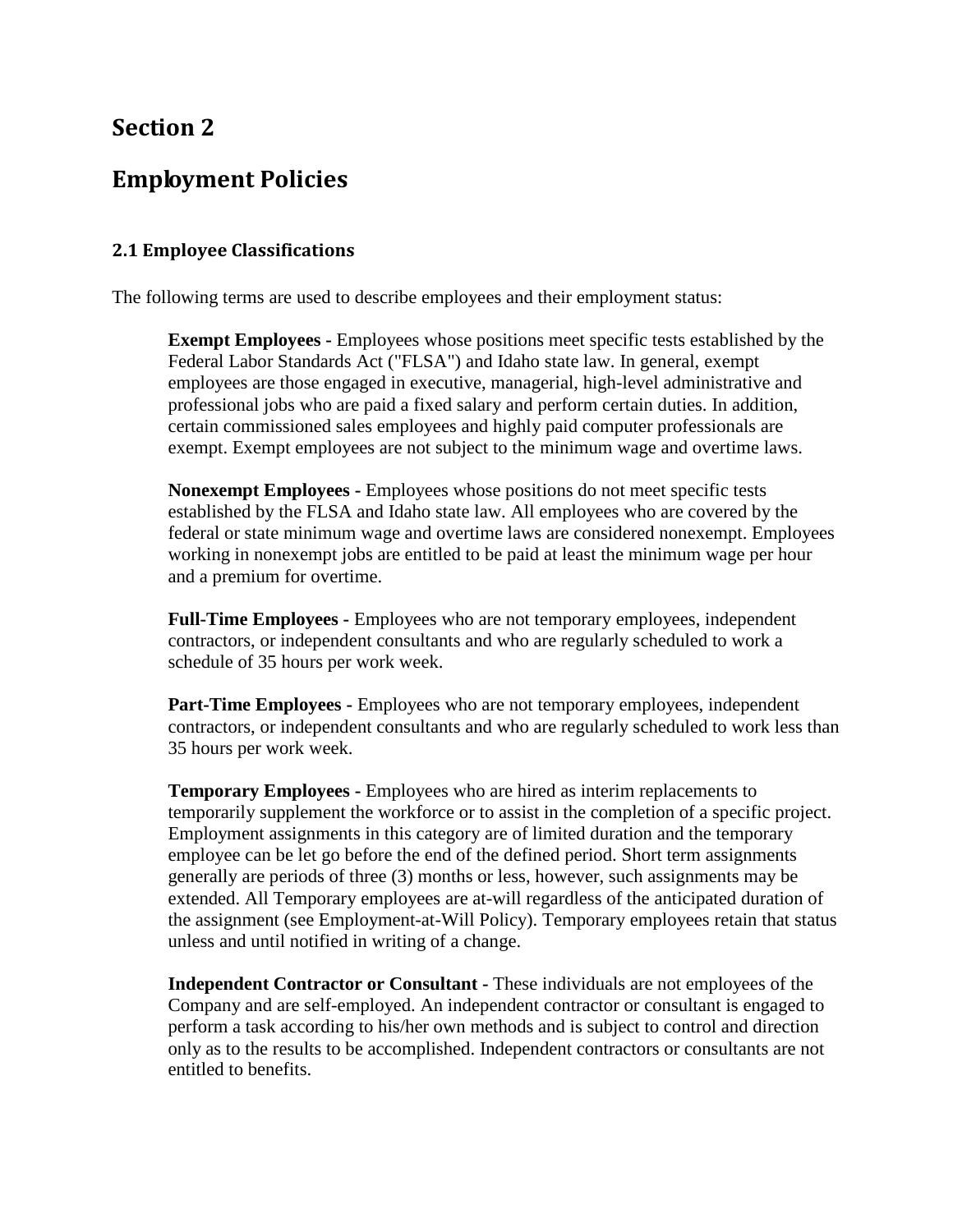Each employee will be advised of his or her status at the time of hire and any change in status. Regardless of the employee's status, the employee is employed at-will and the employment relationship can be terminated by the Company or the employee at any time, with or without cause and with or without notice.

## <span id="page-6-0"></span>**2.2 Equal Employment Opportunity & Americans with Disabilities Act.**

It is the policy of the Company to provide equal employment opportunities to all employees and employment applicants without regard to unlawful considerations of race, religion, creed, color, national origin, sex, pregnancy, sexual orientation, gender identity, age, ancestry, physical or mental disability, genetic information, marital status or any other classification protected by applicable local, state or federal laws. This policy prohibits unlawful discrimination based on the perception that anyone has any of those characteristics, or is associated with a person who has or is perceived as having any of those characteristics. This policy applies to all aspects of employment, including, but not limited to, hiring, job assignment, working conditions, compensation, promotion, benefits, scheduling, training, discipline and termination.

The Company expects all employees to support our equal employment opportunity policy, and to take all steps necessary to maintain a workplace free from unlawful discrimination and harassment and to accommodate others in line with this policy to the fullest extent required by law. For example, the Company will make reasonable accommodations for employees' observance of religious holidays and practices unless the accommodation would cause an undue hardship on the Company's operations. If you desire a religious accommodation, you are required to make the request in writing to your manager as far in advance as possible. You are expected to strive to find co-workers who can assist in the accommodation (e.g. trade shifts) and cooperate with the Company in seeking and evaluating alternatives.

Moreover, in compliance with the Americans with Disabilities Act (ADA), the Company provides reasonable accommodations to qualified individuals with disabilities to the fullest extent required by law. The Company may require medical certification of both the disability and the need for accommodation. Keep in mind that the Company can only seek to accommodate the known physical or mental limitations of an otherwise qualified individual. Therefore, it is your responsibility to come forward if you are in need of an accommodation. The Company will engage in an interactive process with the employee to identify possible accommodations, if any will help the applicant or employee perform the job.

## <span id="page-6-1"></span>**2.3 Confidentiality.**

In the course of employment with the Company, employees may have access to "Confidential Information" regarding the Company, which may include its business strategy, future plans, financial information, contracts, suppliers, customers, personnel information or other information that the Company considers proprietary and confidential. Maintaining the confidentiality of this information is vital to the Company's competitive position in the industry and, ultimately, to its ability to achieve financial success and stability. Employees must protect this information by safeguarding it when in use, using it only for the business of the Company and disclosing it only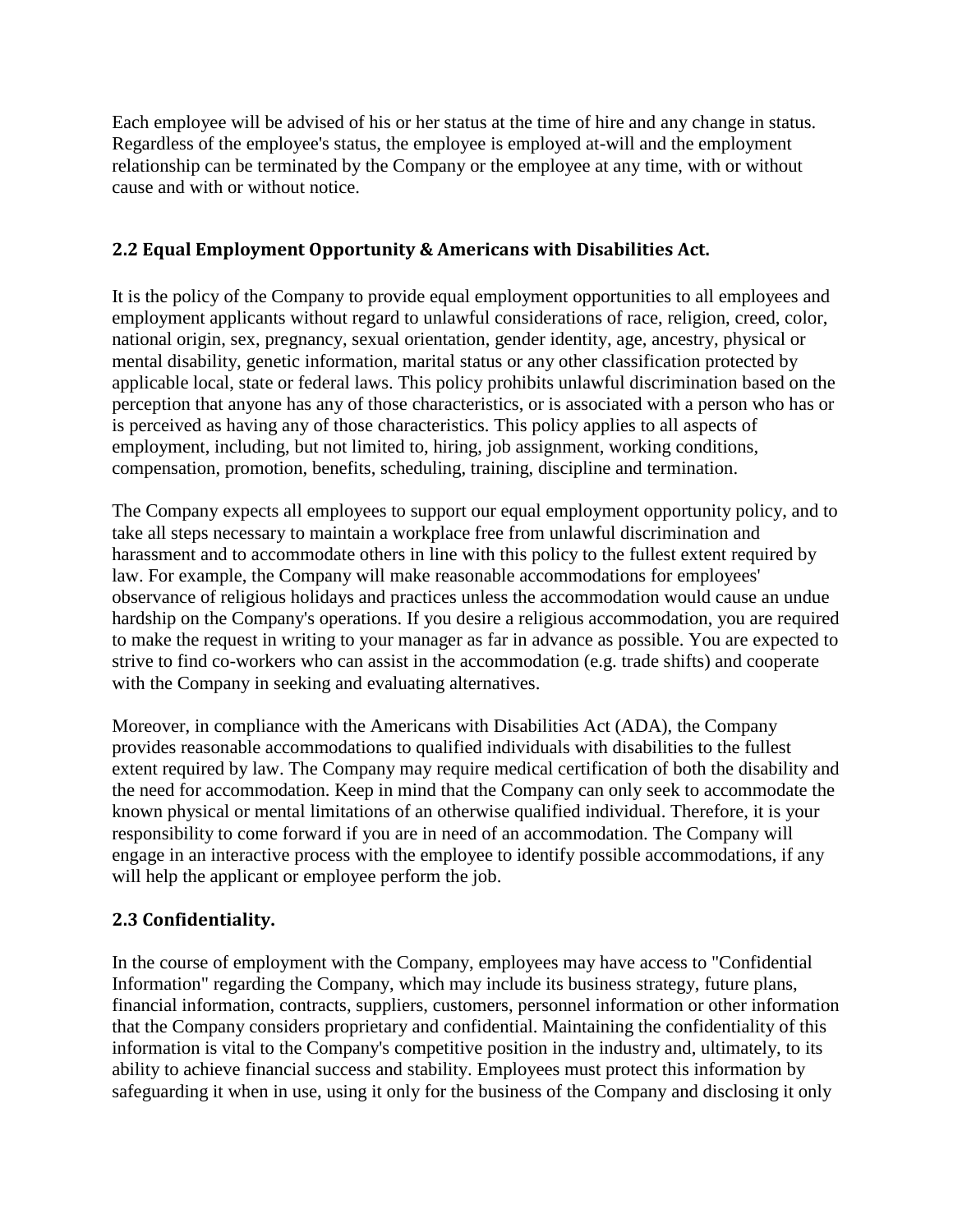when authorized to do so and to those who have a legitimate business need to know about it. This duty of confidentiality applies whether the employee is on or off the Company's premises, and during and even after the end of the employee's employment with the Company. This duty of confidentiality also applies to communications transmitted by the Company's electronic communications. See also Internet, Email and Computer Use policy, herein.

As a condition of employment with the Company, all employees must sign a Non-Disclosure Agreement.

## <span id="page-7-0"></span>**2.4 Employment of Minors.**

The FLSA's child labor provisions, which the Company strictly adheres to, are designed to protect the educational opportunities of youth and prohibit their employment in jobs that are detrimental to their health and safety. Generally speaking, the FLSA sets the minimum age for employment (14 years for non-agricultural jobs), restricts the hours youth under the age of 16 may work, and prohibits youth under the age of 18 from being employed in hazardous occupations. In addition, the FLSA establishes subminimum wage standards for certain employees who are less than 20 years of age, full-time students, student learners, apprentices, and workers with disabilities. Employers generally must have authorization from the U.S. Department of Labor's Wage and Hour Division (WHD) in order to pay sub-minimum wage rates.

## <span id="page-7-1"></span>**2.5 Employment of Relatives.**

The Company recognizes that the employment of relatives in certain circumstances, such as when they will work in the same department, supervise or manage the other, or have access to confidential or sensitive information regarding the other, can cause problems related to supervision, safety, security or morale, or create conflicts of interest that materially and substantially disrupt the Company's operations. When the Company determines any of these problems will be present, it will decline to hire an individual to work in the same department as a relative. Relatives subject to this policy include: father, mother, sister, brother, current spouse or domestic partner, child (natural, foster, or adopted), current mother-in- law, current father-inlaw, grandparent, or grandchild.

If present employees become relatives during employment, the Company should be notified so that we may determine whether a problem involving supervision, safety, security or morale, or a conflict of interest that would materially and substantially disrupt the Company's operations exists. If the Company determines that such a problem exists, the Company will take appropriate steps to resolve the problem, which may include reassignment of one relative (if feasible) or asking for the resignation of one of the relatives.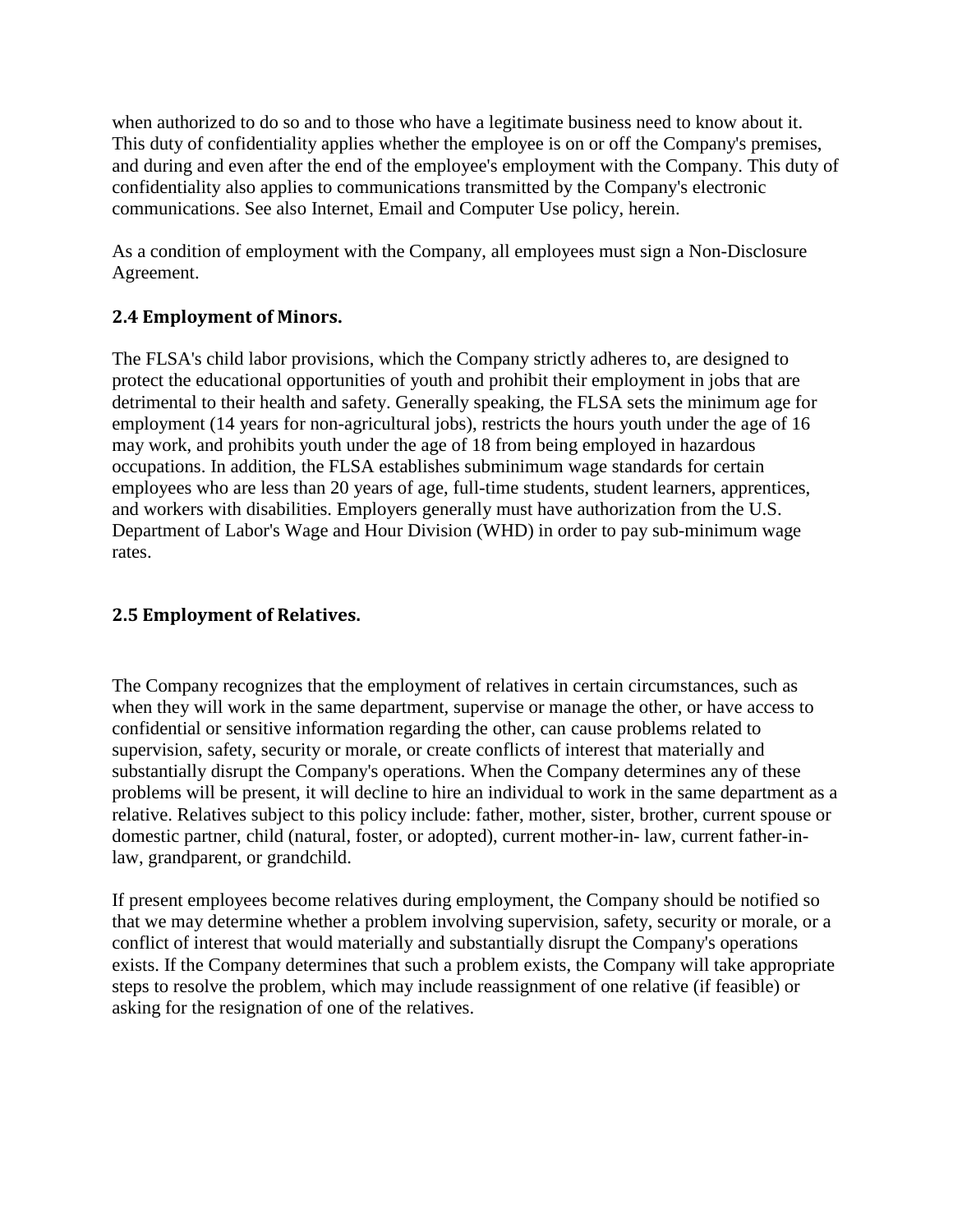## <span id="page-8-0"></span>**2.6 Introductory Period.**

The first 60 days of employment are considered an introductory period for all newly hired employees. During this time, you will learn your new responsibilities, get acquainted with fellow employees, and determine whether you are happy with the position. Also, during this time, your manager will monitor your performance. Upon completion of the introductory period, your manager will review your performance. If the Company finds your performance satisfactory and decides to continue your employment, you will be advised of any improvements expected. This is also an opportunity for you to make suggestions to improve the Company's efficiency and operations. Completion of the introductory period does not entitle you to remain employed by the Company for any definite period of time, but instead allows both you and the Company to evaluate whether or not you are right for the position. Your status as an at-will employee does not change-the employment relationship may be terminated with or without cause and with or without advance notice, at any time by you or the Company.

## <span id="page-8-1"></span>**2.7 Personnel Records and Employee References.**

The Company maintains a personnel file and payroll records for each employee as required by law. Personnel files and payroll records are the property of the Company and may not be removed from Company premises without written authorization. Because personnel files and payroll records are confidential, access to the records is restricted. Generally, only those who have a legitimate reason to review information in an employee's file are allowed to do so. Disclosure of personnel information to outside sources will be limited. However, the Company will cooperate with requests from authorized law enforcement or local, state, or federal agencies conducting official investigations and as otherwise legally required.

Employees may contact a Human Resources representative to request a time to review their payroll records and/or personnel file. With reasonable advance notice, an employee may review his or her own records in the Company's offices during regular business hours and in the presence of an individual appointed by the Company to maintain the records. No copies of documents in your file may be made, with the exception of documents that you have previously signed. You may add your comments to any disputed item in the file.

By policy, the Company will provide only the former or present employee's dates of employment and position(s) held with the Company. Compensation information may also be verified if written authorization is provided by the employee.

#### <span id="page-8-2"></span>**2.8 Privacy.**

The Company is respectful of employee privacy. All employee demographic and personal information will be shared only as required in the normal course of business. Healthcare enrollment information is kept in a separate folder from other human resources forms. Workers'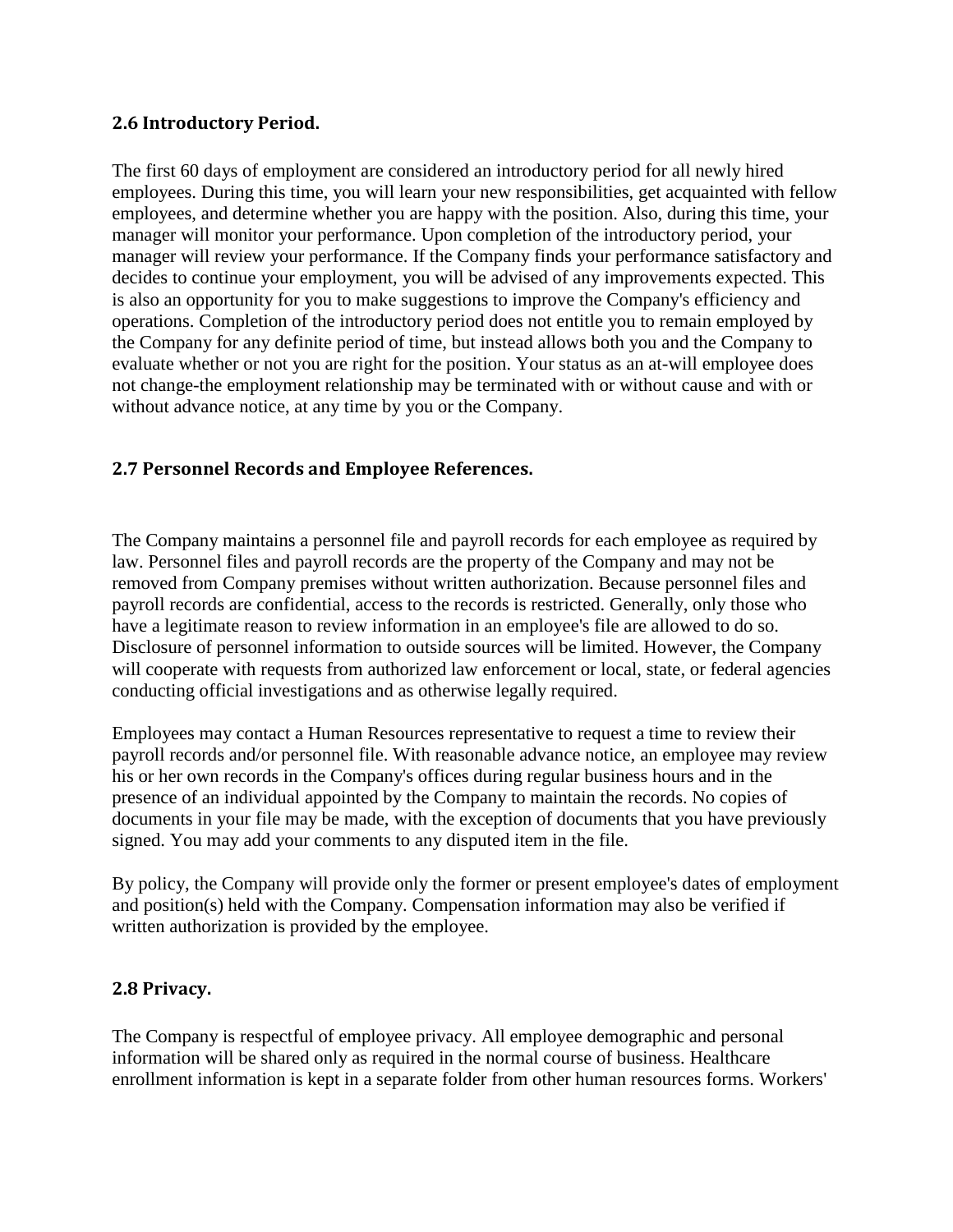Compensation information is not considered private healthcare information; however, this information will be released only on a need-to-know basis.

The Company does not make or receive any private healthcare information through the course of normal work. If any employee voluntarily shares private healthcare information with a member of management, this information will be kept confidential. If applicable, the Company will set up guidelines for employees and management to follow to ensure that company employees conform to the requirements of the Health Insurance Portability and Accountability Act (HIPAA).

## <span id="page-9-0"></span>**2.9 Immigration Law Compliance.**

In compliance with the Immigration Reform and Control Act of 1986, each new employee, as a condition of employment, must complete the Employment Eligibility Verification Form I-9 on the date of hire and present documentation establishing identity and employment eligibility within three business days of date of hire. Former employees who are rehired must also complete an I-9 form if they have not completed an I-9 form with the Company within the past three years, or if their previous I-9 form is no longer retained or valid. You may raise questions or complaints about immigration law compliance without fear of reprisal.

## <span id="page-9-1"></span>**2.10 Political Neutrality.**

Maintenance of individual freedom and our political institutions necessitates broad scale participation by citizens concerning the selection, nomination and election of our public office holders. The Company will not discriminate against any employee because of identification with and support of any lawful political activity. Company employees are entitled to their own personal political position. The Company will not discriminate against employees based on their lawful political activity engaged in outside of work. If you are engaging in political activity, however, you should always make it clear that your actions and opinions are your own and not necessarily those of the Company, and that you are not representing the Company.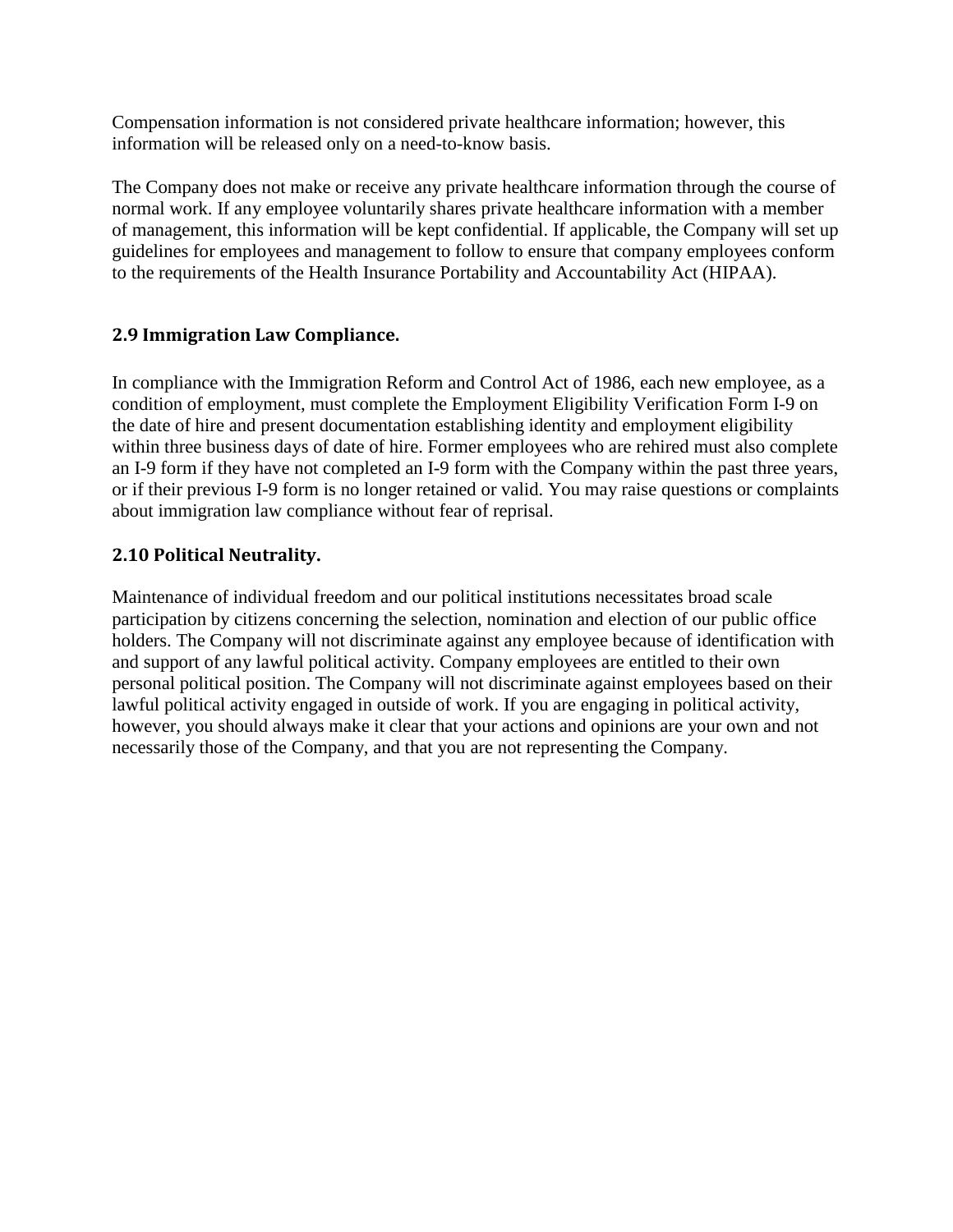# <span id="page-10-1"></span><span id="page-10-0"></span>**Hours of Work and Payroll Practices**

## <span id="page-10-2"></span>**3.1 Pay Periods and Paydays.**

Employees are paid on a bi-monthly basis. All employees will be paid on the 5th & 20th. All employees are paid by check or direct deposit on the above-mentioned payday. If the regular payday falls on a weekend or Company holiday, employees will be paid on the last business day before the holiday and/or weekend.

## <span id="page-10-3"></span>**3.2 Overtime.**

Nonexempt employees will be paid in accordance with federal and Idaho state law.

All overtime work by non-exempt employees must be authorized in advance by their manager. Only hours actually worked will be used to calculate overtime pay.

## <span id="page-10-4"></span>**3.3 Rest and Meal Periods.**

All rest and meal periods will be in accordance with Idaho state law.

To the extent Idaho state law does not require rest and meal breaks, nonexempt employees will be provided a 10-minute rest break for every four hour period of work. This time is counted and paid as time worked. Nonexempt employees scheduled to work more than a five hour period will be provided a 30-minute unpaid meal period.

## <span id="page-10-5"></span>**3.4 Time Cards.**

Nonexempt employees are required to keep an accurate and complete record of their attendance and hours worked. Time cards are official business records and may not be altered without the employee's supervisor's approval and may not be falsified in any way.

## <span id="page-10-6"></span>**3.5 Payroll Deductions.**

Various payroll deductions are made each payday to comply with federal and state laws pertaining to taxes and insurance. Deductions will be made for the following: Federal and State Income Tax Withholding, Social Security, Medicare, State Disability Insurance & Family Temporary Disability Insurance, and other items designated by you or required by law (including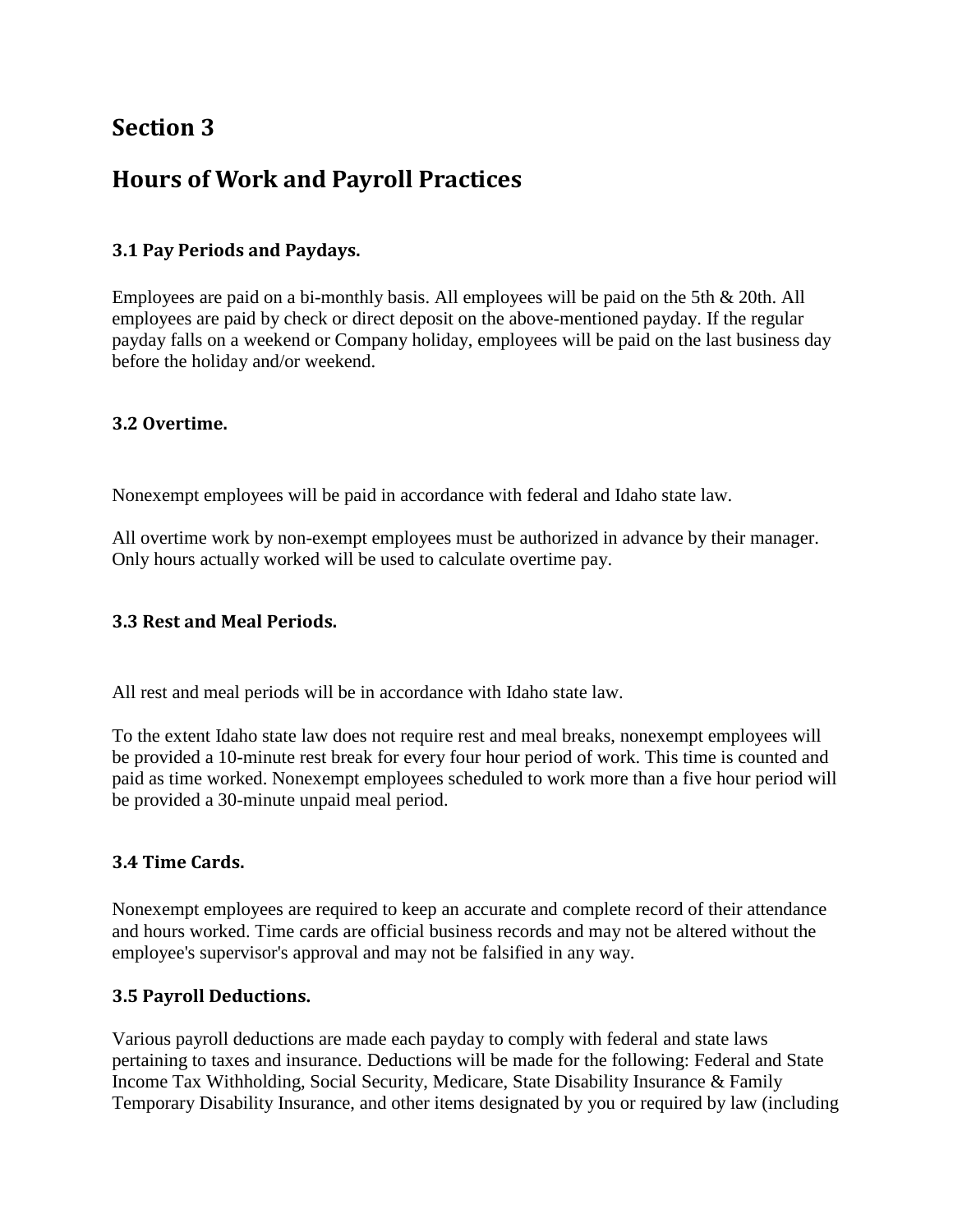a valid court order). You can adjust your federal and state income tax withholding by completing the proper federal or state form and submitting it to Accounting or Human Resources. At the start of each calendar year, you will be supplied with your Wage and Tax Statement (W-2) form for the prior year. This statement summarizes your income and deductions for the year.

## <span id="page-11-0"></span>**3.6 Wage Garnishment.**

A garnishment is a court order requiring an employer to remit part of an employee's wages to a third party to satisfy a just debt. Once the Company receives the legal papers ordering a garnishment, we are required by law to continue making deductions from your check until we have withheld the full amount or until we receive legal papers from the court to stop the garnishment. Even if you have already paid the debt, we still need the legal papers to stop the garnishment.

## <span id="page-11-1"></span>**3.7 Direct Deposit.**

All employees are encouraged, but not required, to use direct deposit and have their paychecks deposited into a bank account of an accredited participating bank or credit union.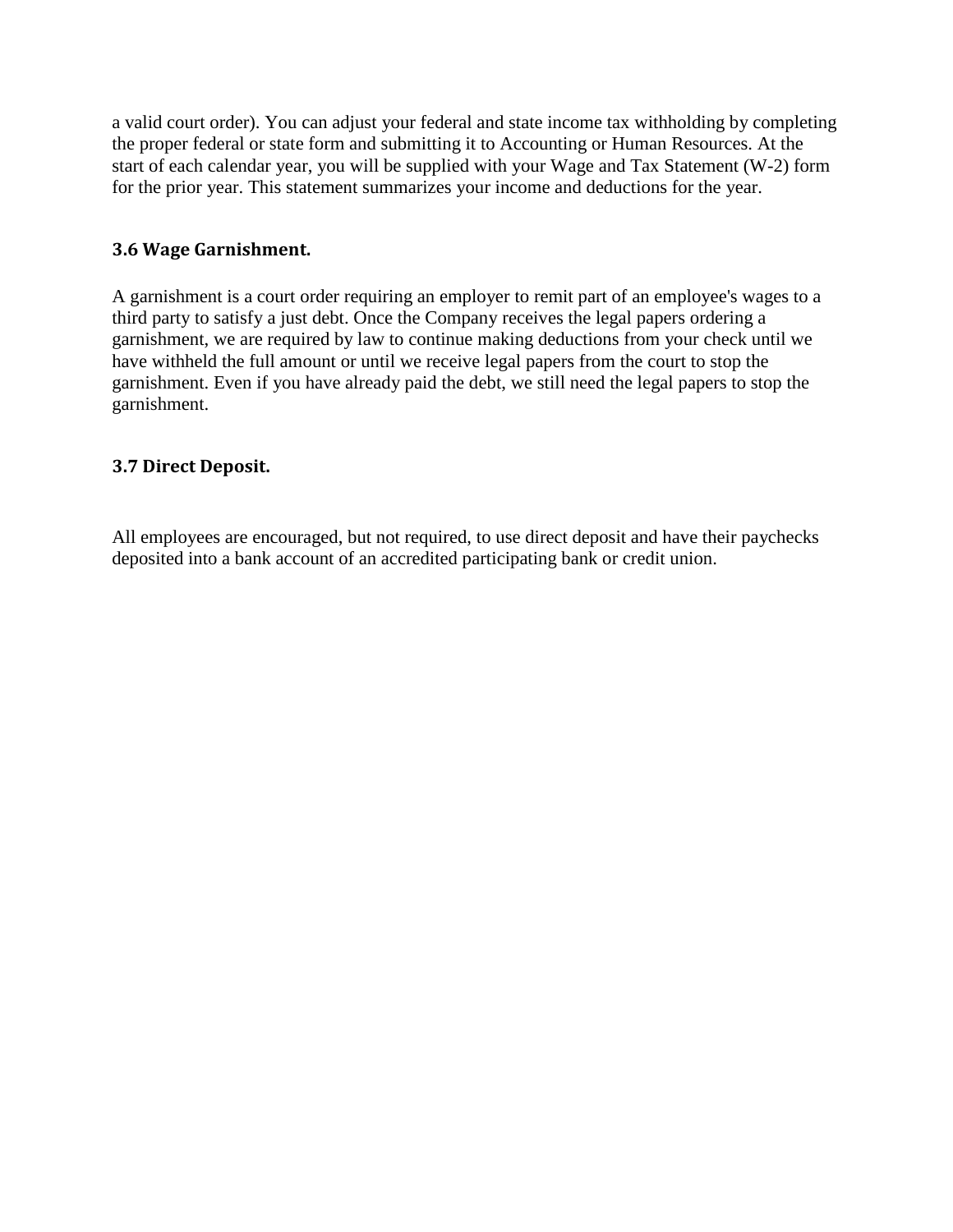# <span id="page-12-1"></span><span id="page-12-0"></span>**Standards of Conduct and Employee Performance**

## <span id="page-12-2"></span>**4.1 Anti-Harassment and Discrimination.**

The Company is committed to providing a work environment free of sexual or any form of unlawful harassment or discrimination. Harassment or unlawful discrimination against individuals on the basis of race, religion, creed, color, national origin, sex, pregnancy, sexual orientation, gender identity, age, ancestry, physical or mental disability, genetic information, marital status or any other classification protected by local, state or federal laws is illegal and prohibited by Company policy. Such conduct by or towards any employee, contract worker, customer, vendor or anyone else who does business with the Company will not be tolerated. Any employee or contract worker who violates this policy will be subject to disciplinary action, up to and including termination of his or her employment or engagement. To the extent a customer, vendor or other person with whom the Company does business engages in unlawful harassment or discrimination, the Company will take appropriate corrective action.

## **Prohibited Conduct:**

Prohibited harassment or discrimination includes any verbal, physical or visual conduct based on sex, race, age, national origin, disability or any other legally protected basis if:

a. submission to such conduct is made either explicitly or implicitly a term or condition of an individual's employment or engagement;

b. submission to or rejection of such conduct by an individual is used as a basis for decisions concerning that individual's employment or engagement; or

c. it creates a hostile or offensive work environment.

Prohibited harassment includes (but is not limited to) unwelcome sexual advances, requests for sexual favors and lewd, vulgar or obscene remarks, jokes, posters or cartoons, and any unwelcome touching, pinching or other physical contact. Other forms of unlawful harassment or discrimination may include racial epithets, slurs and derogatory remarks, stereotypes, jokes, posters or cartoons based on race, national origin, age, disability, marital status or other legally protected categories. Prohibited harassment might also be transmitted using the Company's electronic communications system, or through other on-line conduct.

## **Complaint Procedure:**

Employees or contract workers who feel that they have been harassed or discriminated against, or who witness any harassment or discrimination by an employee, contract worker, customer,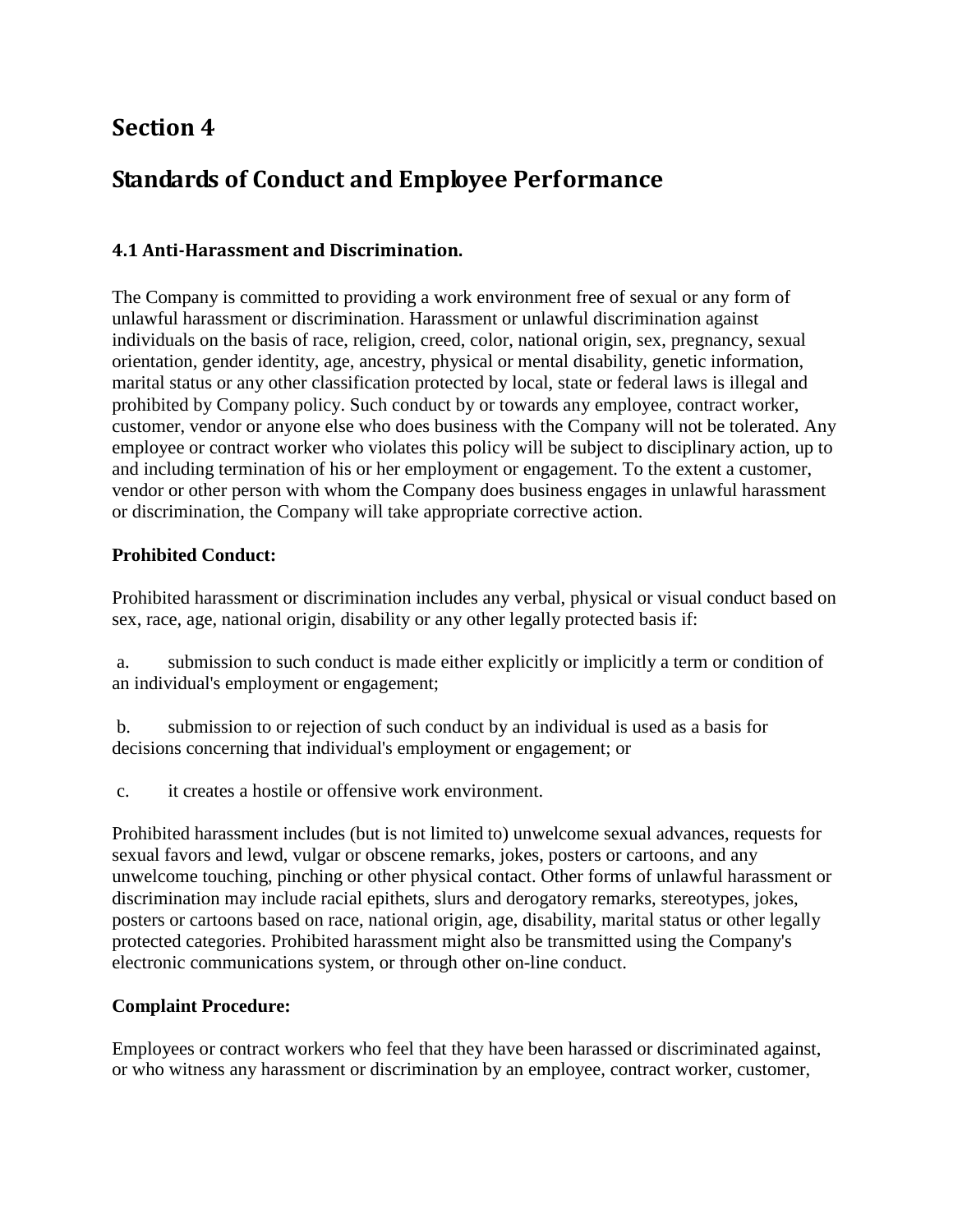vendor or anyone else who does business with the Company, should immediately report such conduct to their supervisor or any other member of management.

Do not allow an inappropriate situation to continue by not reporting it, regardless of who is creating the situation. No employee, contract worker, customer, vendor or other person who does business with this organization is exempt from the prohibitions in this policy. In response to every complaint, the Company will conduct an investigation which may involve interviewing witnesses if warranted and, if improper conduct is found, take appropriate corrective action.

To the extent that an employee or contract worker is not satisfied with the Company's handling of a harassment or discrimination complaint, he or she may also contact the appropriate state or federal enforcement agency for legal relief.

## <span id="page-13-0"></span>**4.2 Attendance.**

Punctuality and regular attendance are essential to the successful operation of the Company's business. If an employee is unable to report to work (or to report to work on time) for any reason, the employee must notify his or her supervisor before his or her starting time. If an employee desires to leave work for any reason during the workday, the employee must obtain the approval of his or her supervisor prior to leaving. In the event that the employee fails to call his or her supervisor or report for work for 3 consecutive workdays, the employee will be deemed to have voluntarily resigned from his or her employment with the Company and will be removed from the payroll. Excessive absenteeism or tardiness may subject the employee to disciplinary action, up to and including termination.

## <span id="page-13-1"></span>**4.3 Discipline and Standards of Conduct.**

As an at-will employer, the Company may impose discipline whenever it determines it is necessary or appropriate. Discipline may take various forms, including verbal counseling, written warnings, suspension, demotion, transfer, reassignment or termination. The discipline imposed will depend on the circumstances of each case; therefore, discipline will not necessarily be imposed in any particular sequence. Moreover, at any time the Company determines it is appropriate, an employee may be terminated immediately.

Every organization must have certain standards of conduct to guide the behavior of employees. Although there is no possible way to identify every rule of conduct, the following is an illustrative list (not intended to be comprehensive or to limit the Company's right to impose discipline for any other conduct it deems inappropriate). Keep in mind that these standards of conduct apply to all employees whenever they are on Company property and/or conducting Company business (on or off Company property). Engaging in any conduct the Company deems inappropriate may result in disciplinary action, up to and including termination.

- a. Dishonesty;
- b. Falsification of Company records;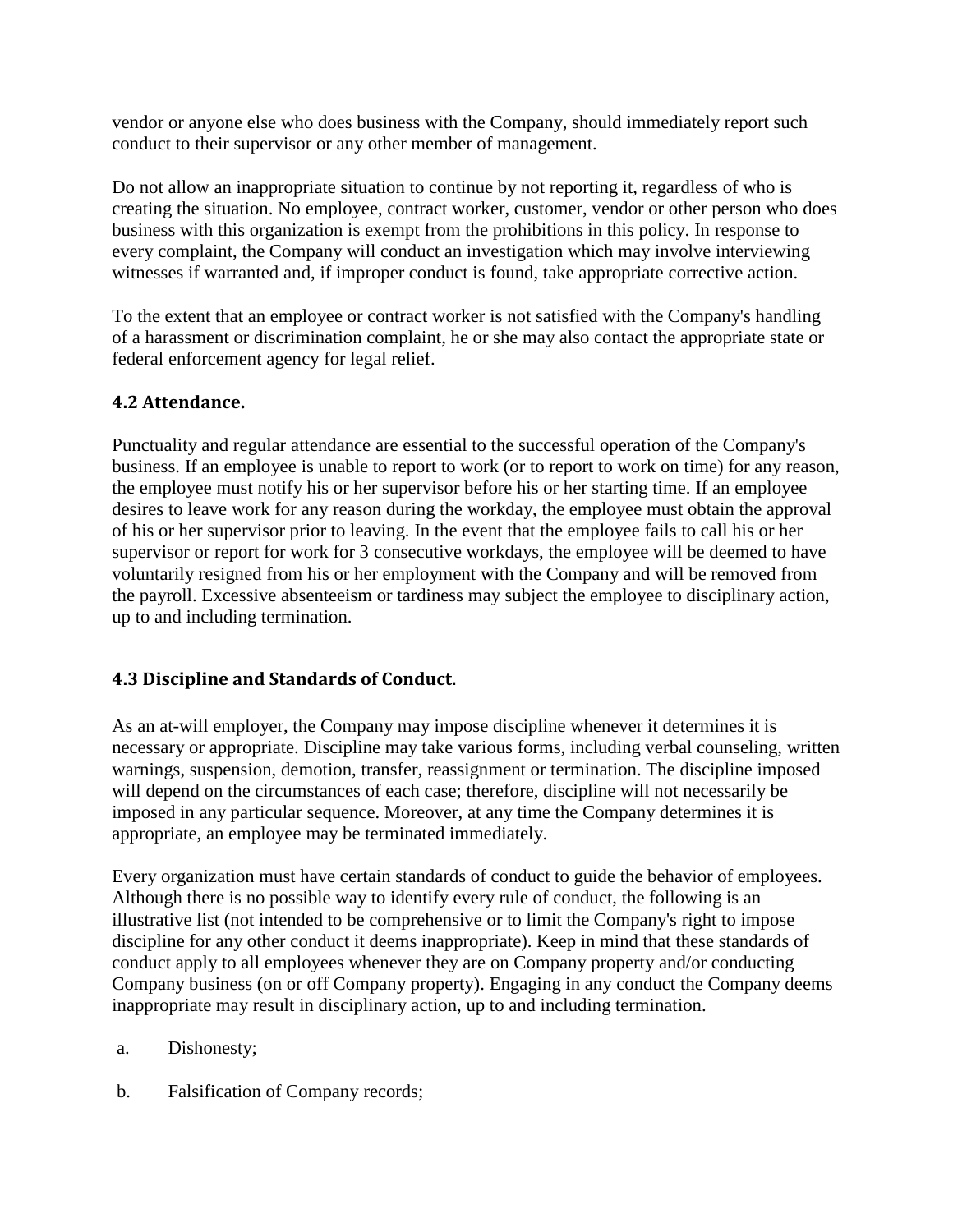c. Unauthorized use or possession of property that belongs to the Company, a coworker, or of the public;

d. Possession or control of illegal drugs, weapons, explosives, or other dangerous or unauthorized materials;

e. Fighting, engaging in threats of violence or violence, use of vulgar or abusive language, horseplay, practical jokes or other disorderly conduct that may endanger others or damage property;

f. Insubordination, failure to perform assigned duties or failure to comply with the Company's health, safety or other rules;

g. Unauthorized or careless use of the Company's materials, equipment or property;

h. Unauthorized and/or excessive absenteeism or tardiness;

i. Lack of teamwork, poor communication, unsatisfactory performance, unprofessional conduct, or conduct improper for the workplace;

- j. Sexual or other illegal harassment or discrimination;
- k. Unauthorized use or disclosure of the Company's confidential information;
- l. Violation of any Company policy.

## <span id="page-14-0"></span>**4.4 Dress Code.**

What we wear to work is a reflection of the pride we have in our Company, in what we do, and in ourselves. Although dress code requirements will vary according to job responsibilities, we ask that your appearance at all times show discretion, good taste, and not present a hazard in the performance of your job. Please consider the Recovery purpose of our company. We also ask that employees not wear any clothing that depicts advertisements and/or logos of alcoholic beverages, drugs, or drug paraphernalia. We also ask that any you refrain from wearing any clothing with derogatory or profane content.

## <span id="page-14-1"></span>**4.5 Safety.**

The Company is committed to providing a safe workplace. Accordingly, the Company emphasizes "safety first." It is the employee's responsibility to take steps to promote safety in the workplace and work in a safe manner. By remaining safety conscious, employees can protect themselves and their coworkers. Employees are expected to promptly report all unsafe working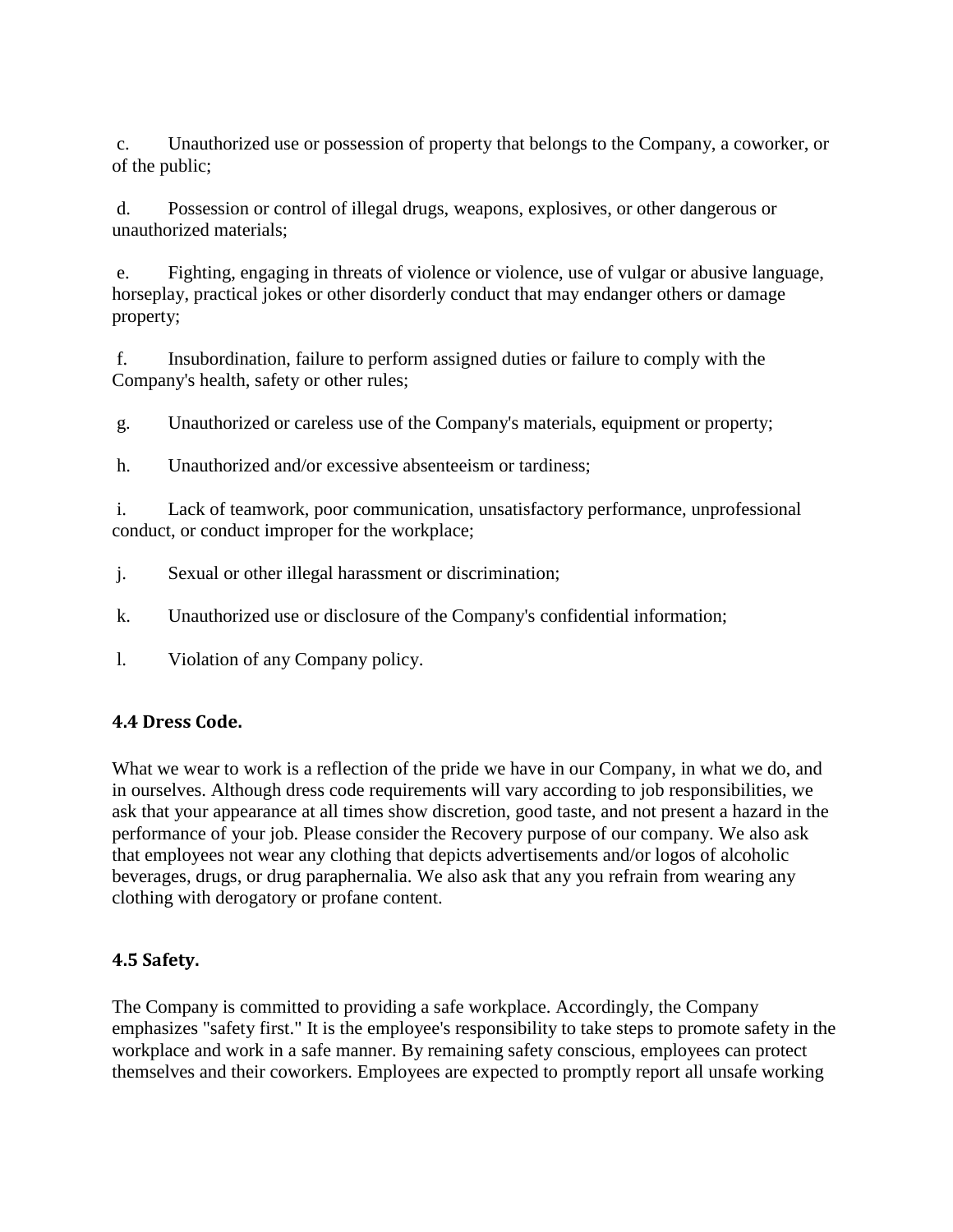conditions, accidents and injuries, regardless of how minor so that any potential hazards can be corrected.

## <span id="page-15-0"></span>**4.6 Substance and Abuse.**

The Company is committed to providing its employees with a safe and productive work environment. In keeping with this commitment, it maintains a strict policy against the use of alcohol and the unlawful use of drugs in the workplace. Consequently, no employee may consume or possess alcohol, or use, possess, sell, purchase or transfer illegal drugs at any time while on the Company's premises or while using the Company vehicles or equipment, or at any location during work time.

No employee may report to work with illegal drugs (or their metabolites) or alcohol in his or her bodily system. The only exception to this rule is that employees may engage in moderate consumption of alcohol that may be served and/or consumed as part of an authorized Company social or business event. "Illegal drug" means any drug that is not legally obtainable or that is legally obtainable but has not been legally obtained. It includes prescription drugs not being used for prescribed purposes or by the person to whom it is prescribed or in prescribed amounts. It also includes any substance a person holds out to another as an illegal drug.

Any violation of this policy will result in disciplinary action, up to and including termination.

Recovery United, Inc. wants to provide each and every employee and Peer with a safe workplace. The use of drugs or alcohol in the workplace can lead to accidents and otherwise endanger our employees and our customers. Therefore, Recovery United, Inc. has a drug and alcohol program directed towards maintaining a drug and alcohol-free workplace and establish testing for drug and/or alcohol at any time. Drug and Alcohol Abuse Recovery United, Inc. considers drug and alcohol abuse to be unhealthy and unsafe. Any employee using, selling, purchasing, transferring, possessing, manufacturing or storing an illegal drug, drug paraphernalia or alcohol, or attempting or assisting another to do so, while in the course of employment or engaged in a Company sponsored activity, on Company premises, in Company owned, leased or rented vehicles or on Company business will be subject to immediate discharge. The objective of this policy is to balance the company's respect for individual privacy with the need to have a safe and efficient workplace. A drug and alcohol-free workplace is in the best interest of ALL employees regardless of rank or position and includes temporary and part-time employees. • Employees may not report to work under the influence of drugs or alcohol • Employees may not consume drugs or alcohol during assigned work hours, including any and all break periods. • Employee taking drugs prescribed by an attending physician must advise their direct supervisor in writing the possible effects of such medication, all medications must be kept in their original container's with employee name on said containers • Any employee found to be in violation of this policy will be subject to disciplinary action, which may include termination. All Recovery United, Inc. employees regardless of rank or position, for the purpose of the Drug and Alcohol testing program will be considered Covered Employees. Any employee refusing to participate in such testing will be considered equivalent to a positive.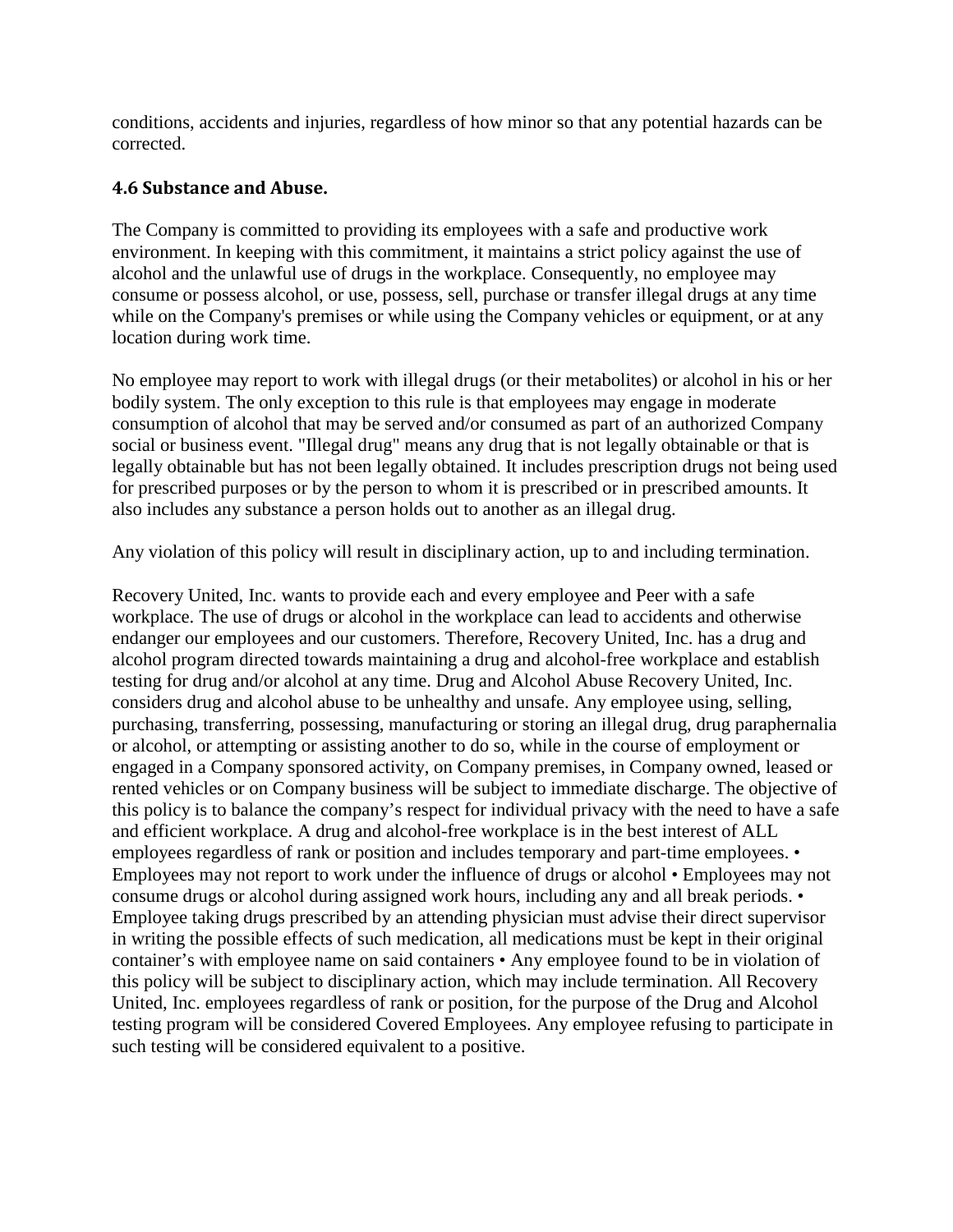Any employee who feels he or she has developed an addiction to, dependence upon, or problem with alcohol or drugs, legal or illegal, is strongly encouraged to seek assistance before a violation of this policy occurs. Any employee who requests time off to participate in a rehabilitation program will be reasonably accommodated. However, employees may not avoid disciplinary action, up to and including termination, by entering a rehabilitation program after a violation of this policy is suspected or discovered.

## <span id="page-16-0"></span>**4.7 Workplace Searches.**

All offices, desks, file drawers, cabinets, lockers, Company vehicles, and other Company equipment (including but not limited to computers, e-mail and voice mail) and facilities or any area on Company premises are the property of the Company ("Company Property"), and are intended for business use. Employees should have no expectation of privacy with respect to Company property and/or items stored within Company Property or on Company premises. Inspection may be conducted at any time, without notice, at the discretion of the Company.

In addition, when the Company deems appropriate, employees may be required to submit to searches of their personal vehicles, parcels, purses, handbags, backpacks, brief cases, lunch boxes or any other possessions or articles brought on to the Company's premises.

Persons entering the premises who refuse to cooperate in an inspection conducted pursuant to this policy may not be permitted to enter the premises. All employees must cooperate in an inspection; failure to do so is insubordination and will result in disciplinary action, up to and including termination.

## <span id="page-16-1"></span>**4.8 Internet, Email and Computer Use Policy.**

The Company uses various forms of electronic communication including, but not limited to: computers, email, telephones, voicemail, instant message, text message, Internet, cell phones and smart phones (hereafter referred to as "electronic communications"). The electronic communications, including all software, databases, hardware, and digital files, remain the sole property of the Company and are to be used only for Company business and not for personal use.

The following rules apply to all forms of electronic communications and media that are: (1) accessed on or from Company premises; (2) accessed using the Company computer or telecommunications equipment, or via Company-paid access methods; and/or (3) used in a manner which identifies the Company. The following list is not exhaustive and the Company may implement additional rules from time to time.

a. Electronic communication and media may not be used in any manner that would be discriminatory, harassing, or obscene, or for any other purpose that is illegal, against Company policy, or not in the best interest of the Company. Employees who misuse electronic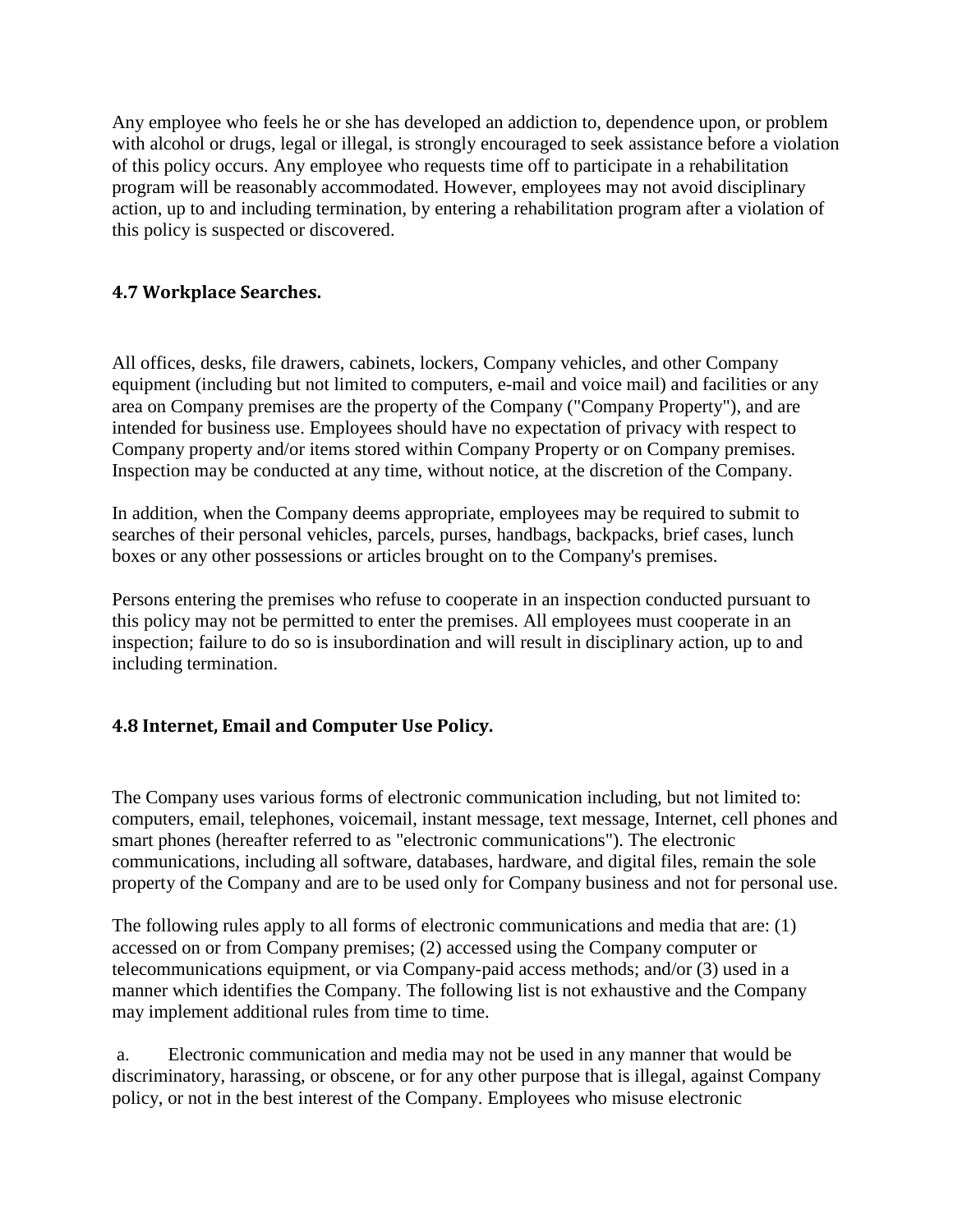communications and engage in defamation, copyright or trademark infringement, misappropriation of trade secrets, discrimination, harassment, or related actions will be subject to discipline, up to and including termination. Employees may not install personal software on Company computer systems.

b. Employee's own electronic media may only be used during breaks. All other company policies, including the Company's no tolerance for discrimination, harassment, or retaliation in the workplace apply.

c. All electronic information created by any employee on Company premises or transmitted to Company property using any means of electronic communication is the property of the Company and remains the property of the Company. You should not assume that any electronic communications are private or confidential and should transmit personal sensitive information in other ways. Personal passwords may be used for purposes of security, but the use of a personal password does not affect the Company's ownership of the electronic information. The Company will override all personal passwords if necessary for any reason.

d. The Company reserves the right to access and review electronic files, messages, internet use, blogs, "tweets", instant messages, text messages, email, voice mail, and other digital archives, and to monitor the use of electronic communications as necessary to ensure that no misuse or violation of Company policy or any law occurs. All such information may be used and/or disclosed to others, in accordance with business needs and the law. The Company reserves the right to keep a record of all passwords and codes used and/or may be able to override any such password system

e. Employees are not permitted to access the electronic communications of other employees or third parties unless directed to do so by Company management. No employee may install or use anonymous e-mail transmission programs or encryption of e-mail communications.

f. Employees who use devices on which information may be received and/or stored, including but not limited to cell phones, cordless phones, portable computers, fax machines, and voice mail communications are required to use these methods in strict compliance with the Confidentiality section of this Handbook. These communications tools should not be used for communicating confidential or sensitive information or any trade secrets.

g. Access to the Internet, websites, and other types of Company-paid computer access are to be used for Company-related business only. Any information about Recovery United, Inc., its products or services, or other types of information that will appear in the electronic media about the Company must be approved before the information is placed on any electronic information resource that is accessible to others.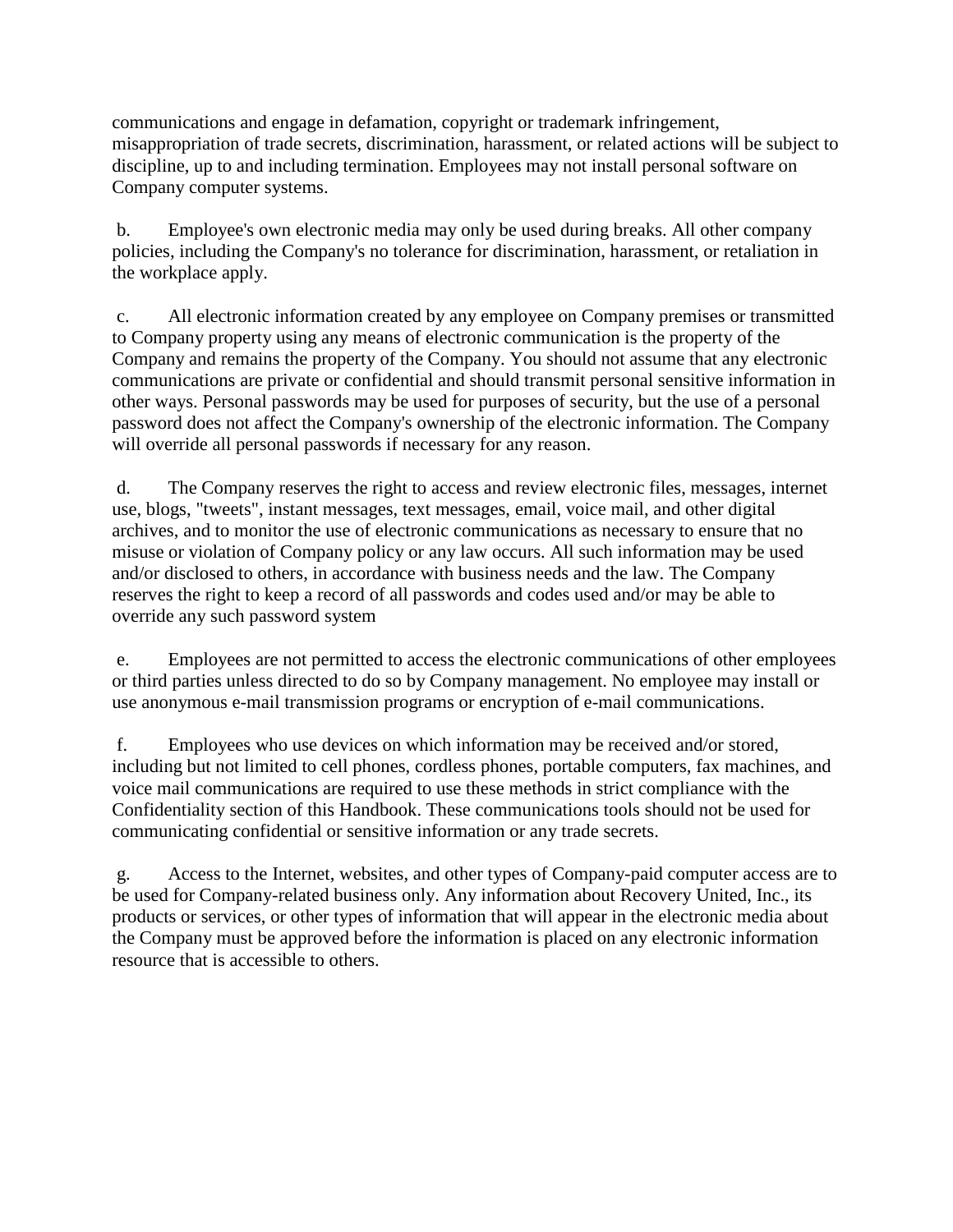#### <span id="page-18-0"></span>**4.9 Social Media Policy.**

Recovery United, Inc. is committed to utilizing social media to enhance its profile and reputation, to listen and respond to customer opinions and feedback, and to drive revenue, loyalty and advocacy. We encourage employees to support our activities through their personal social networking channels while adhering to the guidelines outlined in this section.

For the purpose of this section, social media and networking refers to the use of web-based and mobile applications for social interaction and the exchange of user-generated content. Social media channels can include, but are not limited to: Facebook, Twitter, LinkedIn, YouTube, blogs, review sites, forums, online communities and any similar online platforms.

Employees are expected to conduct themselves in a professional manner and to respect the views and opinions of others. The Company and its employees are committed to conducting ourselves in accordance with best industry practices in social networking, to being responsible citizens and community members, to listening and responding to feedback, and to communicating in a courteous and professional manner. Behavior and content that may be deemed disrespectful, dishonest, offensive, harassing or damaging to the company's interests or reputation are not permitted. The use of social media channels on company time for personal purposes is not allowed.

Any social media contacts, including "followers" or "friends," that are acquired through accounts (including but not limited to email addresses, blogs, Twitter, Facebook, YouTube, LinkedIn, or other social media networks) created on behalf of the Company will be the property of the Company.

Employees must not disclose private or confidential information about the Company, its employees, clients, suppliers or customers on social networks. Employees must respect trademarks, copyrights, intellectual property and proprietary information. No third-party content should be published without prior permission from the owner.

The Company maintains the right to monitor company-related employee activity in social networks. Violation of policy guidelines is grounds for discipline, up to and including termination.

## <span id="page-18-1"></span>**4.10 Cell Phone Policy.**

The use of personal cell phones at work is discouraged because it can interfere with work and be disruptive to others. Therefore, employees who bring personal cell phones to work are required to keep the ringer shut off or placed on vibrate mode when they are in the office, and to keep cell phone use confined to breaks and meal periods. Conversations should be had away from areas where other employees are working. When cell phone use interferes with the satisfactory performance of an employee's duties or disturbs others, the privilege of using a personal cell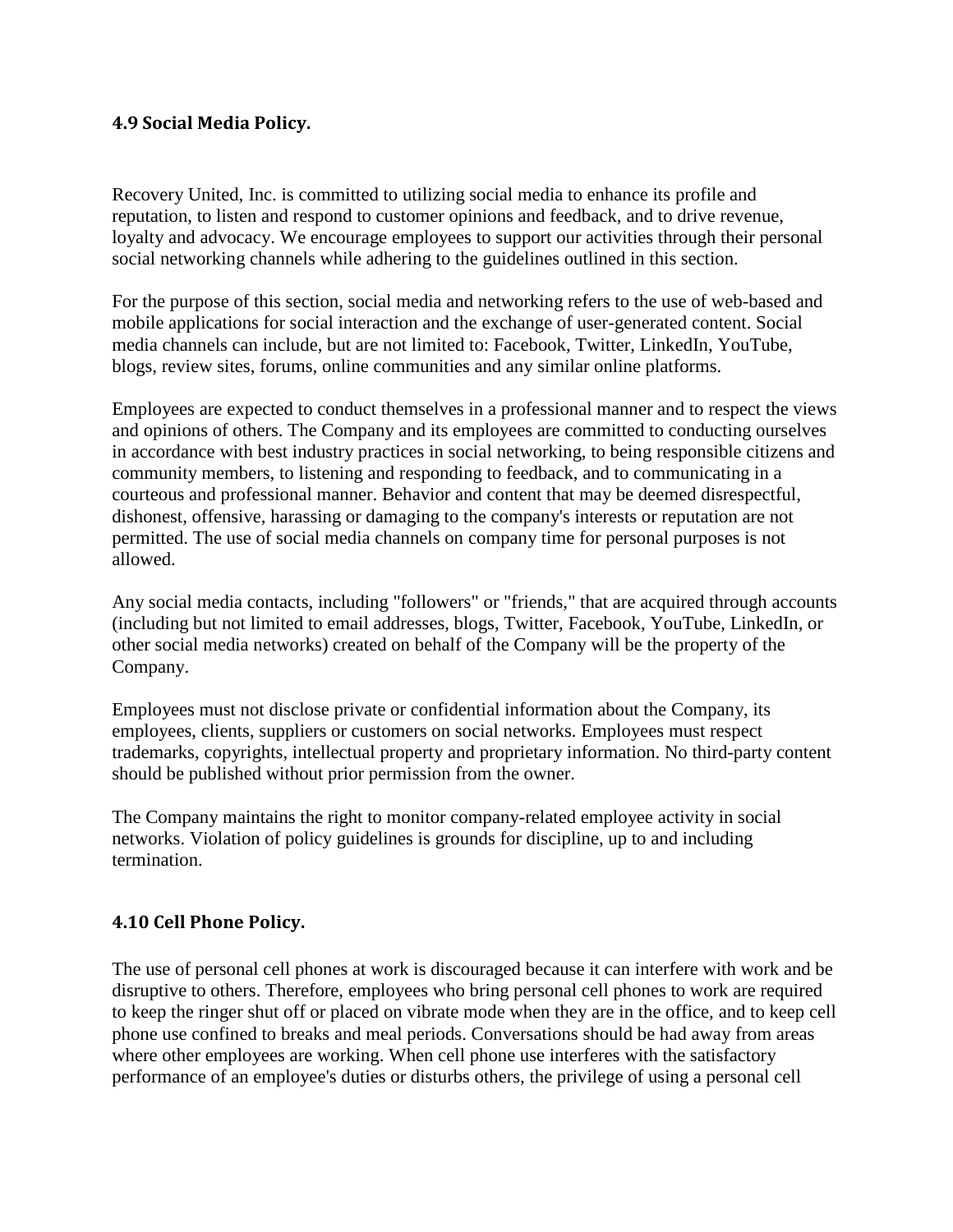phone at work may be taken away and other disciplinary action, up to and including termination, may be imposed.

The Company may provide cell phone allowances to employees in certain positions in an effort to improve efficiency and effectiveness. When cell phones are used for Company business, employees must comply with all Company policies governing conduct, including our policies prohibiting discrimination, harassment, and violence in the workplace. When using the cell phone in a public place, please remember to maintain the confidentiality of any private or confidential business information. As a courtesy to others, please shut cell phones off or place on vibrate mode during meetings.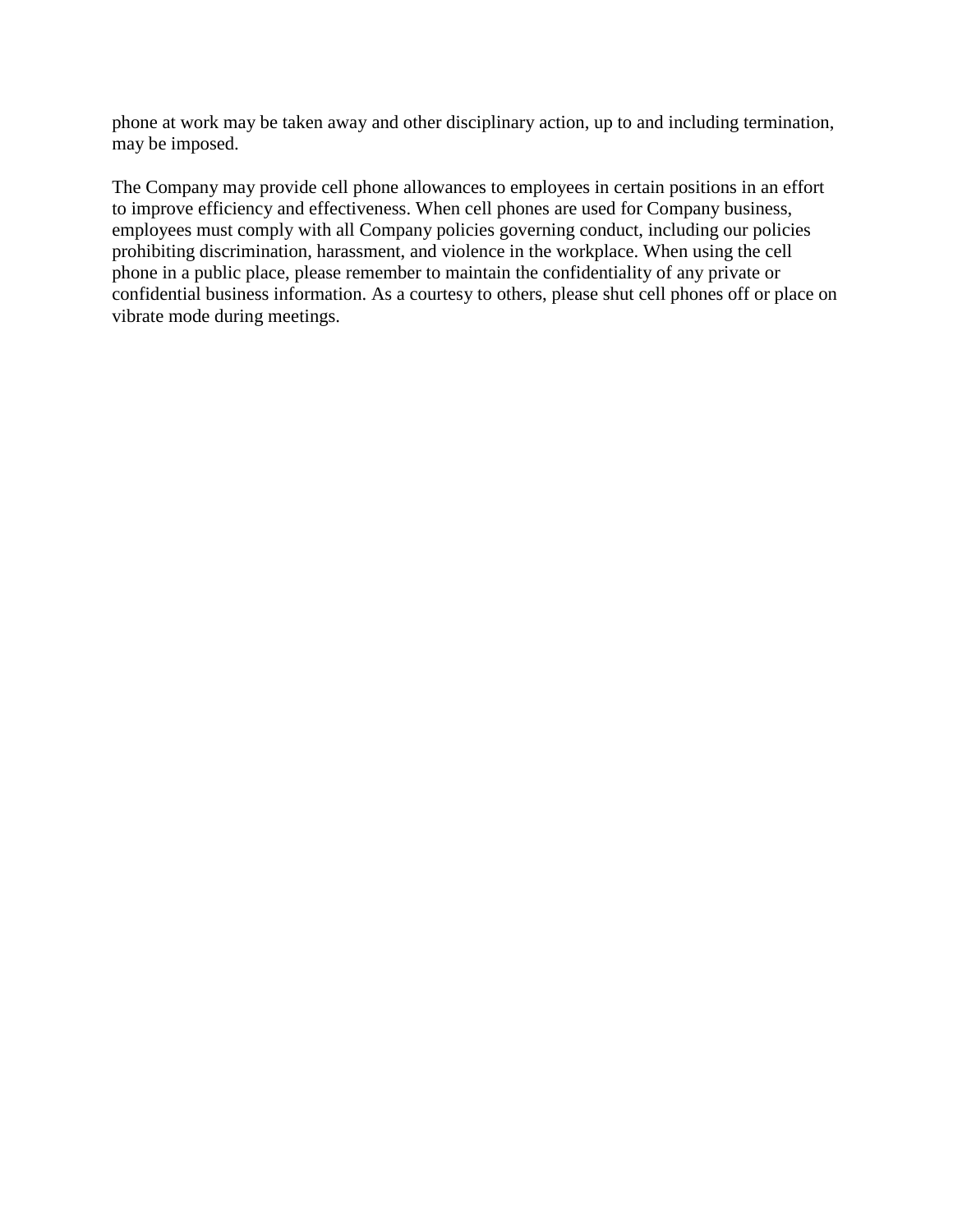# <span id="page-20-1"></span><span id="page-20-0"></span>**Employee Benefits and Services**

## <span id="page-20-2"></span>**5.1 Generally.**

The Company provides insurance programs as mandated by state and federal regulations for all employees. From time to time, benefits may be added or deleted from the benefits package. The Company reserves the right to make such changes.

This Handbook does not contain the complete terms and/or conditions of any of the Company's current benefit plans. It is intended only to provide general explanations. For information regarding employee benefits and services, employees should contact \_Monica Forbes, Administrator monica.forbes@recoveryunitedinc.org.

## <span id="page-20-3"></span>**5.2 Worker's Compensation.**

All states have Workers' Compensation laws whose purpose is to promote the general welfare of people by providing compensation for accidental injuries or death suffered in the course of employment. These laws are designed to provide protection to workers suffering occupational disabilities through accidents arising out of, and in the course of employment. Recovery United, Inc. carries Workers' Compensation Insurance for all employees and pays the entire cost of the insurance program. An employee who suffers an injury or illness in connection with the job is usually eligible to receive payment through the insurance company for lost wages. In addition to disability payments, necessary hospital, medical and surgical expenses are covered under Workers' Compensation, with payments being made directly to the hospital or physician. Workers' Compensation benefits to injured workers also include assistance to help qualified injured employees return to suitable employment.

## <span id="page-20-4"></span>**5.3 Social Security Benefits (FICA).**

During your employment, you and the Company both contribute funds to the Federal government to support the Social Security Program. This program is intended to provide you with retirement benefit payments and medical coverage once you reach retirement age.

#### <span id="page-20-5"></span>**5.4 Unemployment Insurance.**

The company pays a state and federal tax to provide employees with unemployment insurance coverage in the event they become unemployed through no fault of their own or due to circumstances described by law. This insurance is administered by applicable state agencies, who determine eligibility for benefits, the amount of benefits (if any), and duration of benefits.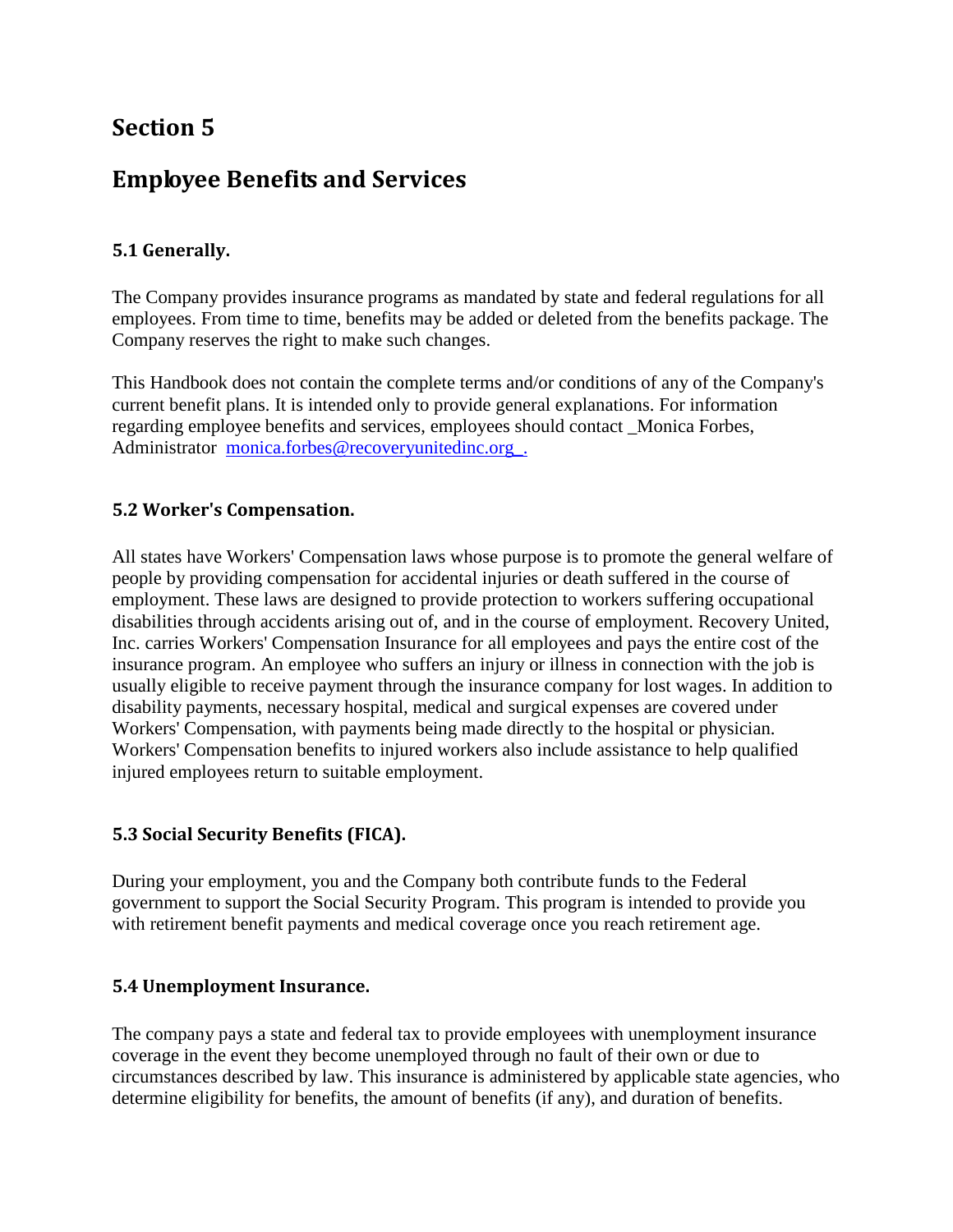# <span id="page-21-1"></span><span id="page-21-0"></span>**Employee Leaves of Absence and Time Off**

## <span id="page-21-2"></span>**6.1 Generally.**

While regular attendance is crucial to maintain business operations, the Company recognizes that, for a variety of reasons, employees may need time off from work. The Company has available a number of types of leaves of absence. Some are governed by law and others are discretionary. For all planned leaves, however, employees must submit a request at least 5 days in advance; in case of emergencies, employees should submit the request as soon as they become aware of the need for leave. All leaves must have the approval of Company management. If, during a leave, an employee accepts another job, engages in other employment or consulting outside of the Company, or applies for unemployment insurance benefits, the employee may be considered to have voluntarily resigned from employment with the Company.

All requests for a leave of absence will be considered in light of their effect on the Company and its work requirements, as determined by Company management, which reserves the right to approve or deny such requests in its sole discretion, unless otherwise required by law. For disability-related leave requests, the Company will engage in an interactive process with the employee to determine if a leave is the most appropriate accommodation. The employee must provide a certification from his or her health care provider to the Company to support a leave for medical reasons. Failure to provide the required certification to the Company in a timely manner will result in delay or denial of leave. If an employee requires an extension of leave, the employee must request such extension and have it approved before the expiration of the currently approved leave.

While the Company will make a reasonable effort to return the employee to his or her former position or a comparable position following an approved leave of absence, there is no guarantee that the employee will be reinstated to his or her position, or any position, except as required by law.

#### <span id="page-21-3"></span>**6.2 Paid Time Off Days.**

Eligible employees are entitled to 80 hours per 2,080 hours works of paid time off ("PTO") per year. PTO pay for regular full-time employees will be calculated based on the employee's base pay rate times the number of hours the employee would otherwise have worked on that day. Regular part-time employees will be paid on a pro-rata basis. Employees may not accrue more than 80 hours of time off. Once an employee's time off balance reaches this limit, an employee may accrue more time off only by taking some time off to bring the balance back below the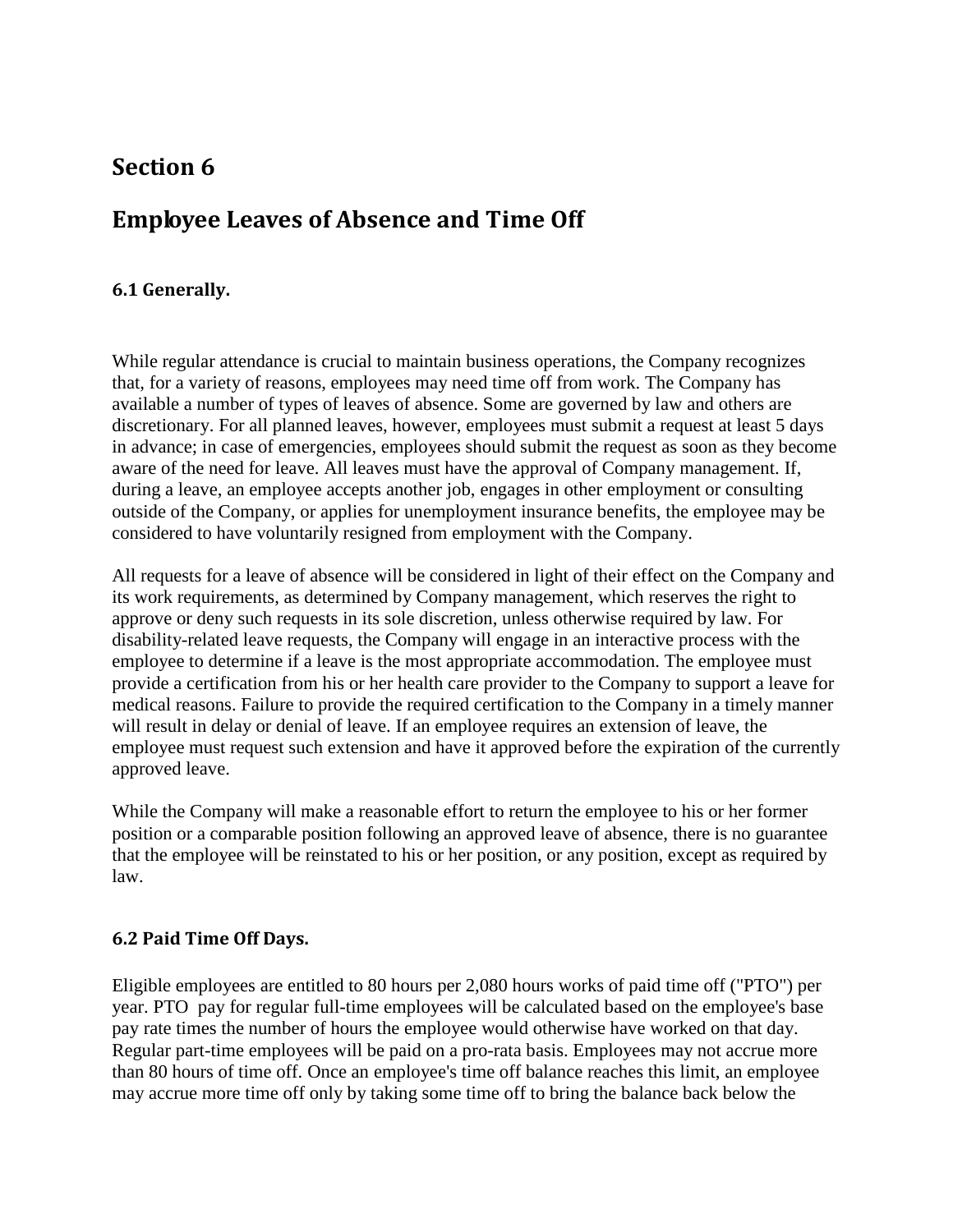limit. When employees eligible for paid time off do not take the full amount of time off they could have taken in a year, that amount will be forfeited at the end of the year.

#### <span id="page-22-0"></span>**6.3 Family and Medical Leave.**

Because of the Company's small size, we are not required to comply with the federal Family and Medical Leave Act ("FMLA"). However, we recognize that our employees may occasionally need to take unpaid leave to care for a new child, to care for a seriously ill family member, to handle an employee's own medical issues, or to handle issues relating to a family member's military service, possibly including caring for a family member who is injured while serving in the military.

If you anticipate that you might need time off to deal with family and medical issues, please speak with your supervisor. We will seriously consider every request on a case-by-case basis.

#### <span id="page-22-1"></span>**6.4 Workers' Compensation Leave.**

Any employee who is unable to work due to a work related injury or illness and who is eligible for Workers' Compensation benefits will be provided an unpaid leave for the period required. The first 12 weeks will be treated concurrently as a family and medical leave under the federal Family Medical Leave Act ("FMLA") for employees eligible for FMLA leave.

#### <span id="page-22-2"></span>**6.5 Jury Duty.**

U.S. citizens have a civic obligation to provide jury duty service when called.

The employee must bring in the jury duty notice as soon as it is received so that appropriate arrangements can be made to cover his or her duties. Employees are required to call in or report for work on those days or parts of days when their presence in court is not required.

#### <span id="page-22-3"></span>**6.6 Paid Holidays**

Generally, if one of the following holidays falls on a day that the employee would be scheduled to work and the office is closed in observance of that holiday, the employee will receive paid holiday pay at their regularly scheduled number of hours and rate of pay. Paid holidays for Recovery United, Inc. include:

-New Year's Day, -Memorial Day, -Easter, -Independence Day (4th of July), -Labor Day, -Thanksgiving Day, and -Christmas Day.